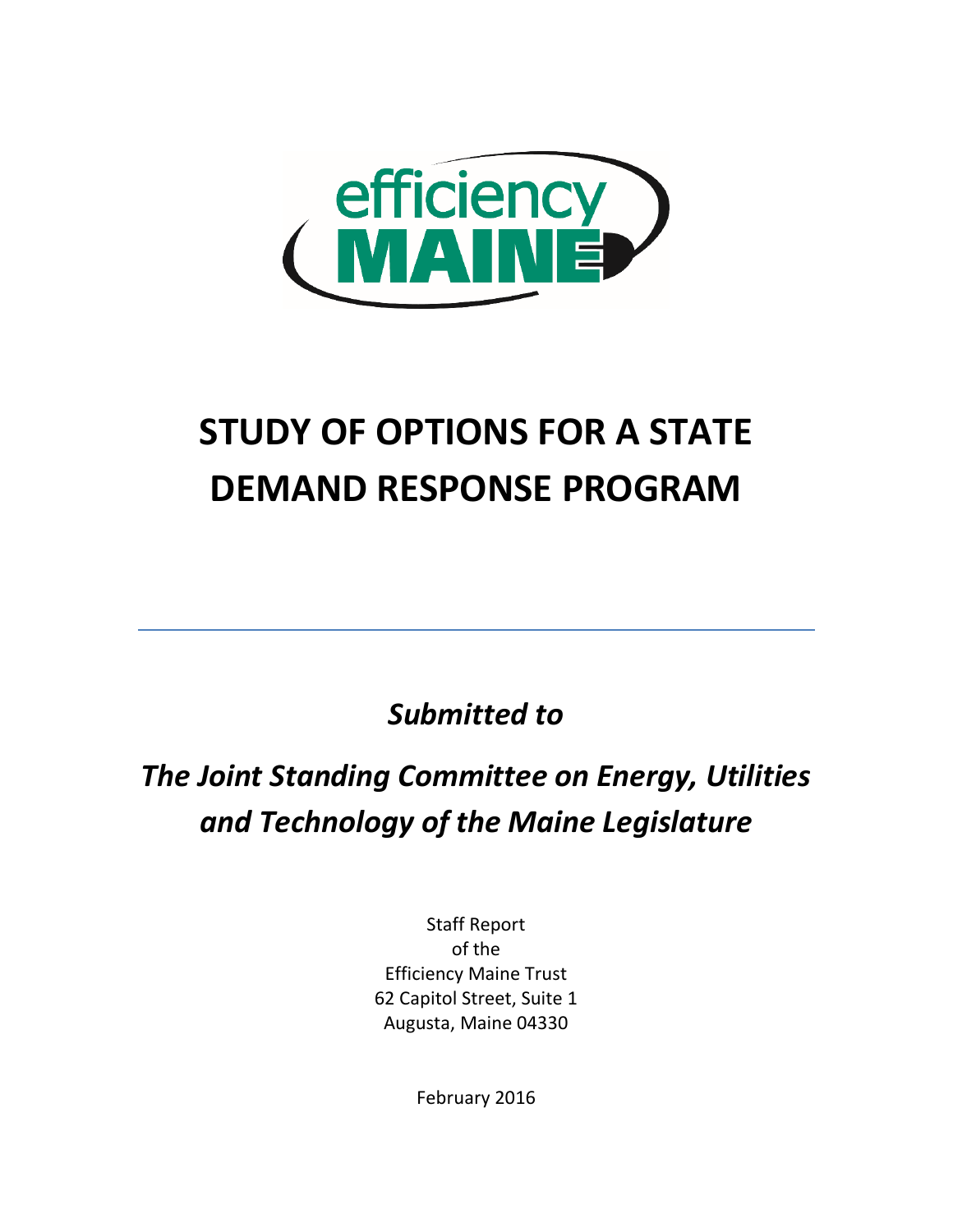## **I. Preface**

When the 127<sup>th</sup> Session of the Maine Legislature called for this report, it was motivated in large part by a pending lawsuit that challenged the authority of the existing regional demand response (DR) programs run by ISO-New England and regulated by the Federal Energy Regulatory Commission (FERC). The Legislature called upon the Efficiency Maine Trust to study, with the help of leading stakeholders in Maine and New England, contingency plans for promoting DR that could be pursued in the event the existing DR regime was invalidated. This is the report of the discussions and options outlined during the course of the past six months in which the study was conducted.

On January 25, 2016, the United States Supreme Court ruled that the existing DR regime is legal. The Court's decision was an important victory for electricity ratepayers in Maine. The decision means that Maine ratepayers can continue to benefit from DR's ability to enhance grid reliability and lower electricity bills using a well-established, regional, market-based system run by ISO-New England. It also will maintain DR's role, along with certain other demand-side energy resources, in promoting cost-effective, market-based solutions that reduce pollution from the electricity sector.

The urgency for Maine to consider contingency plans for developing DR programs has abated now that the legal threat to the regional DR programs has passed. Nonetheless, because DR is both a valuable and a complex resource, it is still useful to have done the study and completed this report. The study provided the opportunity for stakeholders and policymakers in Maine to review the elements of successful DR programs and consider how emerging technologies and DR program designs might evolve to further improve grid reliability, reduce electricity costs, and advance environmental objectives.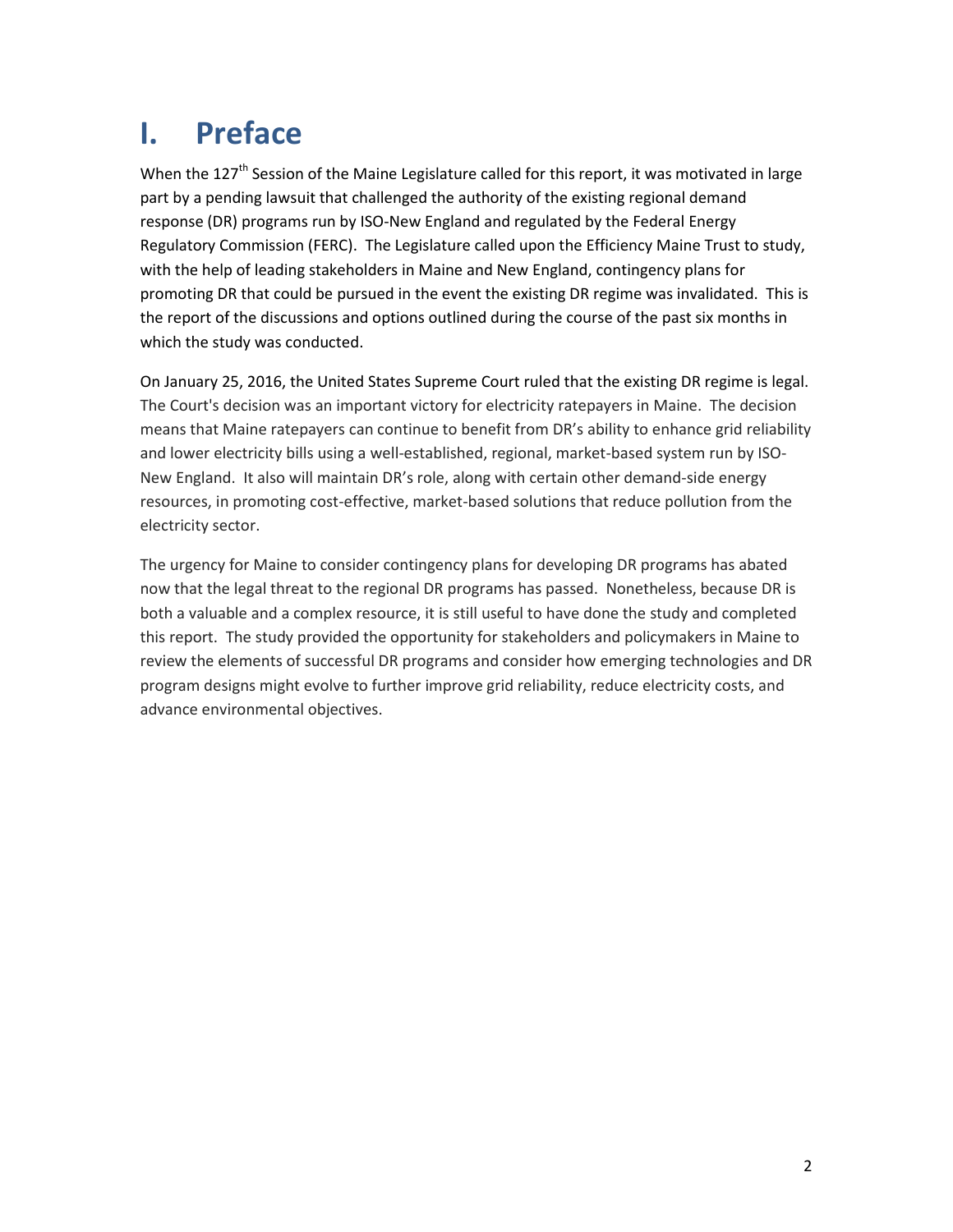### **II. Introduction**

The Efficiency Maine Trust has prepared this study as directed by the Resolve of the Legislature, "To Study Options for a State Demand Response Program" (the Resolve). $^{1}$ 

The preamble of the Resolve observes that:

… there is significant value to individual consumers of electricity who participate in demand response programs that provide incentives to induce lower electricity use at times of high wholesale market prices or when system reliability is jeopardized and to consumers who benefit from reduce peak electricity pricing and increased electrical grid stability…<sup>2</sup>

Notwithstanding the potential benefits that DR offers, concerns recently emerged about the future of DR programs in Maine and New England. One reason for concern related to uncertainty stemming from a legal challenge to the existing regional DR programs operated by ISO-New England (ISO-NE) and other regional transmission operators around the US. Another issue related to the ISO-NE's DR program rules, which have been viewed by some as discouraging participation.

To prepare for the possibility that the legal challenge would invalidate ISO-NE's DR program, the Resolve sought to use the study to help Maine plan for contingencies, such as pursuing an alternative form of DR program either "alone or in conjunction with the other New England states."<sup>3</sup>

The Resolve also directed the Efficiency Maine Trust to "study options for a state demand response program that will produce electricity consumer and electrical grid benefits and that will allow and encourage participation of Maine electricity consumers in the program" and to "survey other states in New England regarding their interest in demand response programs at the state or regional level."

The Resolve further directed the Trust to consult with stakeholders, including the Governor's Energy Office, the Public Utilities Commission, the Office of the Public Advocate, ISO-New England, transmission and distribution utilities, and electricity consumers

To solicit input from stakeholders, the Trust convened the Demand Response Working Group of Maine. The Demand Response Working Group held four in-person meetings. The meetings were held on August 13, 2015, November 24, 2015, December 10, 2015, and January 14, 2016. A list of participating stakeholders can be found in Appendix A. To solicit public input, the Trust posted the draft report on its website and invited comments.

 $\overline{a}$  $^1$  Chapter 14, Resolves, 127<sup>th</sup> Session of the Maine Legislature, LD 357, May 17, 2015.

<sup>2</sup> *Ibid.*

<sup>3</sup> *Ibid.*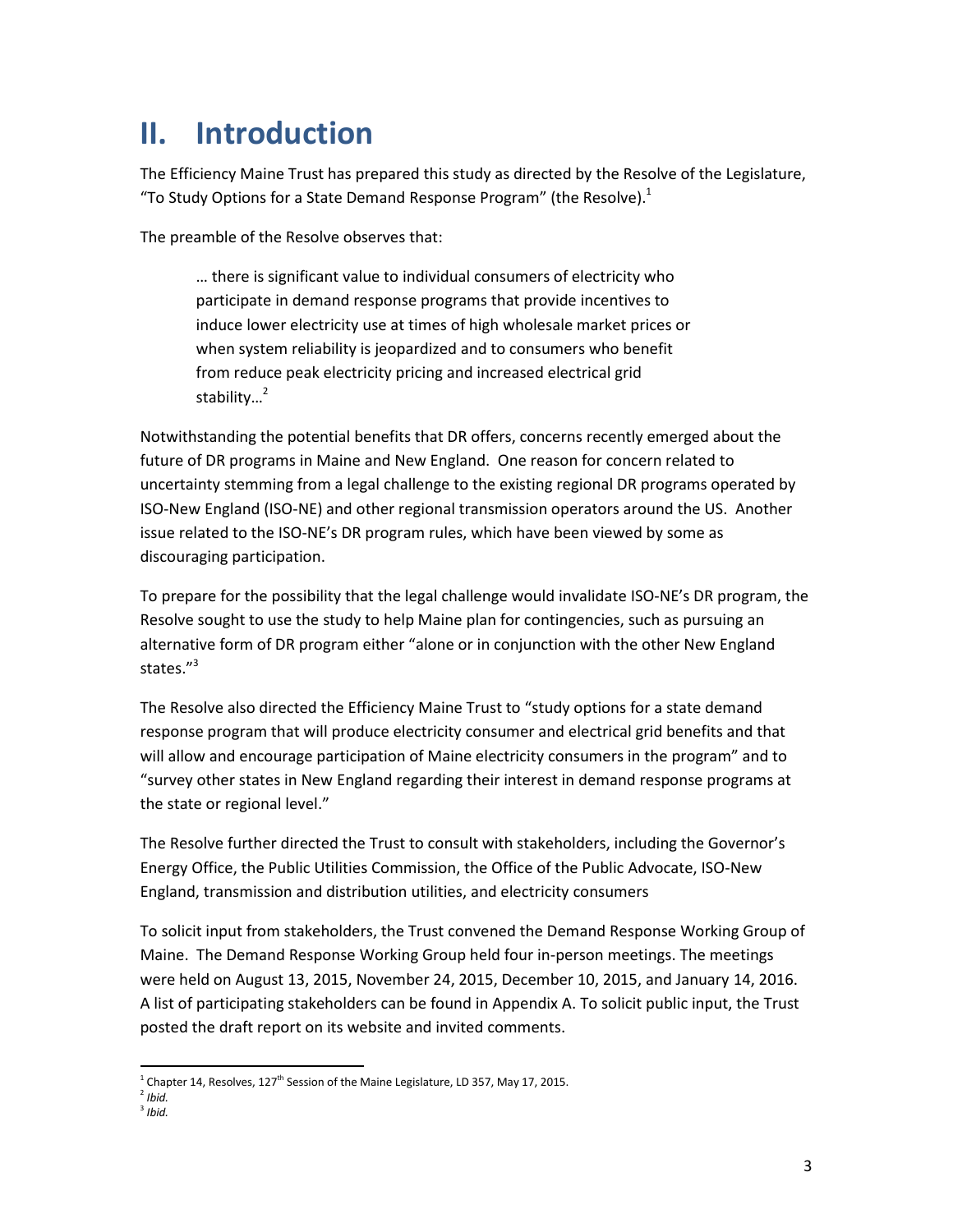The Resolve calls for a report to the Joint Standing Committee on Energy, Utilities and Technology that presents the study's conclusions and any recommended legislation.

## **III. Today's Demand Response Programs**

The Federal Energy Regulatory Commission (FERC) defines DR as:

Changes in electric usage by end-use customers from their normal consumption patterns in response to changes in the price of electricity over time, or to incentive payments designed to induce lower electricity use at times of high wholesale market prices or when system reliability is ieopardized. $4$ 

One way that DR is accomplished is by compensating customers for reducing their electricity demand at peak times of consumption or during emergency shortages. While both DR and efficiency are forms of "distributed energy resources" (DER), DR is distinct in that the goal of deploying DR is to temporarily reduce peak demand rather than reduce total energy consumption. DR can be replicated reliably in response to high energy prices, emergencies, or congestion on transmission or distribution lines.

DR programs typically are administered by regional transmission organizations, like ISO-NE, or utilities. Third-party aggregators, such as EnerNOC, create portfolios of customers who serve as a single response unit that can curtail electricity load when requested by the grid operator or local utility. In essence, the customer or aggregator that commits to reducing electricity load functions like an energy provider, and in effect serves to increase the capacity of the overall electric grid by curtailing electricity consumption when needed or economically beneficial.<sup>5</sup>

### *A.Benefits of Demand Response*

 $\overline{a}$ 

DR has the potential to reduce electricity costs for all ratepayers. DR also contributes to a more responsive, resilient, clean and reliable electricity system. Benefits of DR include:

 **Customer Savings**. DR can lower electricity prices for all ratepayers and reduce price volatility for all consumers of electricity. DR provides this benefit because DR participates in the Forward Capacity Market (FCM), offering a resource that, when cost-effective, counts toward the region's Installed Capacity Requirement (ICR), the calculation of the grid's future capacity needs. In New England, ISO-NE uses DR to meet the grid's capacity needs. Cost-effective DR lowers capacity prices around the clock and wholesale energy prices when dispatched. This, in turn, can lower capacity and energy charges for all customer classes. For example, the Brattle Group found that

<sup>4</sup> Federal Energy Regulatory Commission. *Assessment of Demand Response Potential.* Prepared by the Brattle Group, Freeman, Sullivan & Co., and Global Energy Partners, LLC. June 2009, p.17.

<sup>&</sup>lt;sup>5</sup> National Council on Electricity Policy. "Updating the Electric Grid: An Introduction to Non-Transmission Alternatives for Policymakers." September 2009, p. 7.

[http://energy.gov/sites/prod/files/oeprod/DocumentsandMedia/Updating\\_the\\_Electric\\_Grid\\_Sept09.pdf.](http://energy.gov/sites/prod/files/oeprod/DocumentsandMedia/Updating_the_Electric_Grid_Sept09.pdf)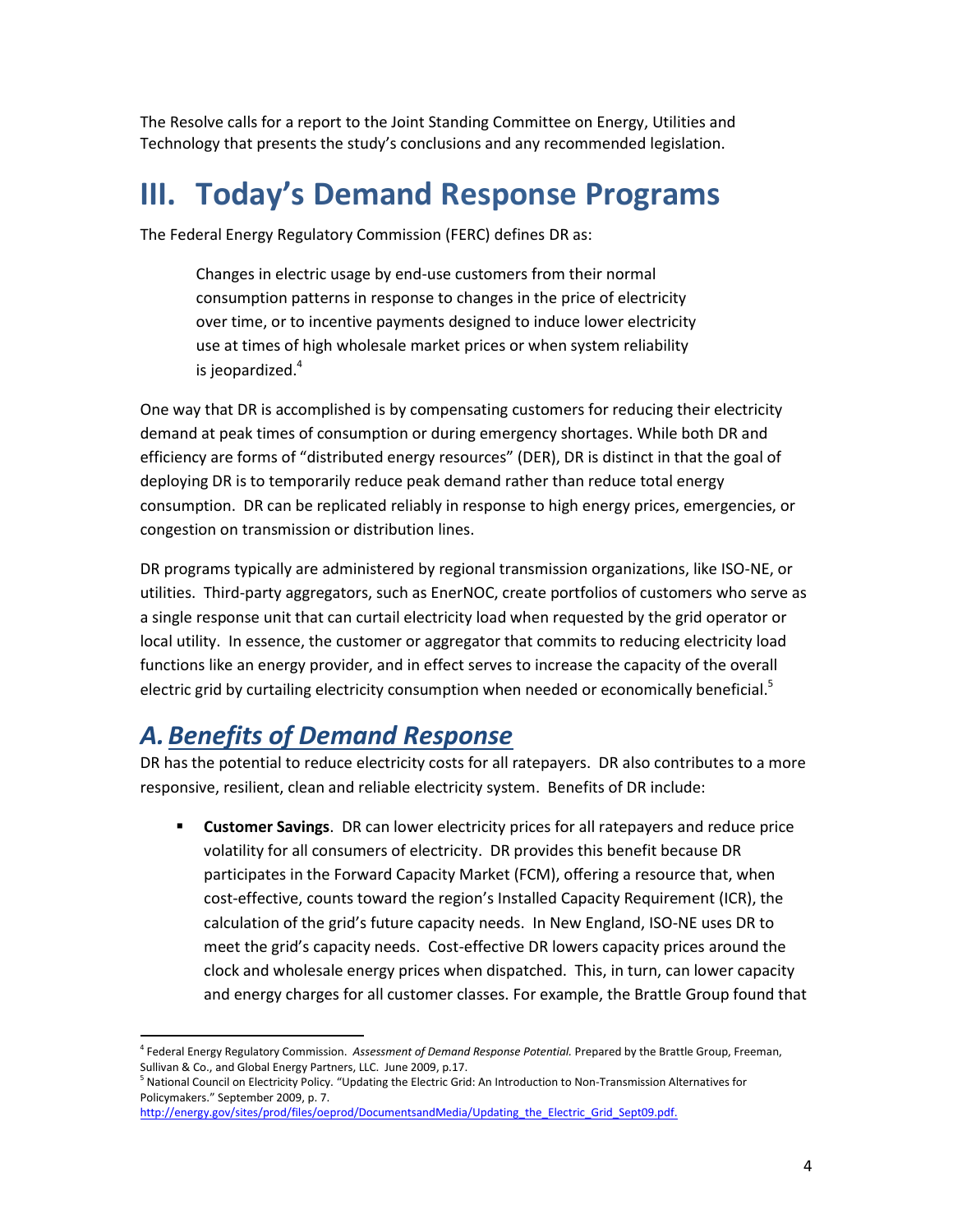a three percent load reduction during the top 100 peak hours of electricity demand would create net annual benefits between \$138 million and \$281 million in five mid-Atlantic states. $<sup>6</sup>$  DR, when called, can also lower the energy price during a particular</sup> period of peak demand. This will lower the wholesale electricity prices that large commercial and industrial users pay. For example, in June of 2010, ISO-NE called for 670 MW of DR, which resulted in a drop in Locational Marginal Price (LMP) of  $$180/MWh.<sup>7</sup>$ 

- **Grid Reliability.** Utilities and grid operators have primarily deployed DR to help maintain the reliability of the grid. In emergencies, such as when electricity demand is very high relative to available supply and transmission resources, customers may be asked to curtail their consumption of electricity to avoid brownouts or blackouts. For example, during the 2006 heat wave, ISO-NE found that DR played an important role in maintaining grid reliability, achieving a 528.8 MW reduction between July 31 and August 3.<sup>8</sup>
- **Deferred or Avoided Investment in Generation and Transmission & Distribution (T&D).** DR can provide capacity by reducing peak demand on the system, thus allowing for the deferral or avoidance of construction of new generation or T&D infrastructure. In Maine, DR is one of several types of cost-effective alternatives now in place as part of a pilot program in the Boothbay peninsula that has deferred the need for building new transmission capacity.
- **Environmental.** DR can avoid the need for powering up older "peaker" generators, which provide the costliest and dirtiest power, or the need for constructing new power plants. Like energy efficiency and clean distributed generation, DR helps reduce the pollutants and greenhouse gases that dirtier power plants would have otherwise emitted.

In the future, DR may be able to play a larger role in delivering these benefits in New England in the context of constrained natural gas supply and continued retirement of older power plants throughout New England. In addition, introducing more solar and wind generation to the grid can result in fluctuations in load of up to 20 or 30 percent when clouds impede PV panel production or the wind drops off. This can contribute to an imbalance between electricity supply and demand.<sup>9</sup> DR can play a role in mitigating imbalances.

<sup>&</sup>lt;sup>6</sup> Brattle Group, "The Power of Five Percent." May 2007, as cited in EnerNOC's "Demand Response: A Multi-Purpose Resource For Utilities and Grid Operators." 2009, p. 4.

<sup>&</sup>lt;sup>7</sup> Feldman, Brett, Matthew Tanner and Cliff Rose. "Peak Demand Reduction Strategy." Prepared by Navigant Consulting for Advanced Energy Economy. October 2015, p. 21.

<sup>&</sup>lt;sup>8</sup> National Council on Electricity Policy, p. 9.

<sup>&</sup>lt;sup>9</sup> Smith, Kelly and Ryan Hledik. "Drivers of Demand Response Adoption: Past, Present and Future." The Brattle Group and the Institute for Building Efficiency, an initiative of Johnson Controls. March 2011, p. 10.

[http://www.institutebe.com/InstituteBE/media/Library/Resources/Smart%20Grid\\_Smart%20Building/Issue-Brief---Demand-](http://www.institutebe.com/InstituteBE/media/Library/Resources/Smart%20Grid_Smart%20Building/Issue-Brief---Demand-Response-Drivers,-ENG.pdf)[Response-Drivers,-ENG.pdf](http://www.institutebe.com/InstituteBE/media/Library/Resources/Smart%20Grid_Smart%20Building/Issue-Brief---Demand-Response-Drivers,-ENG.pdf)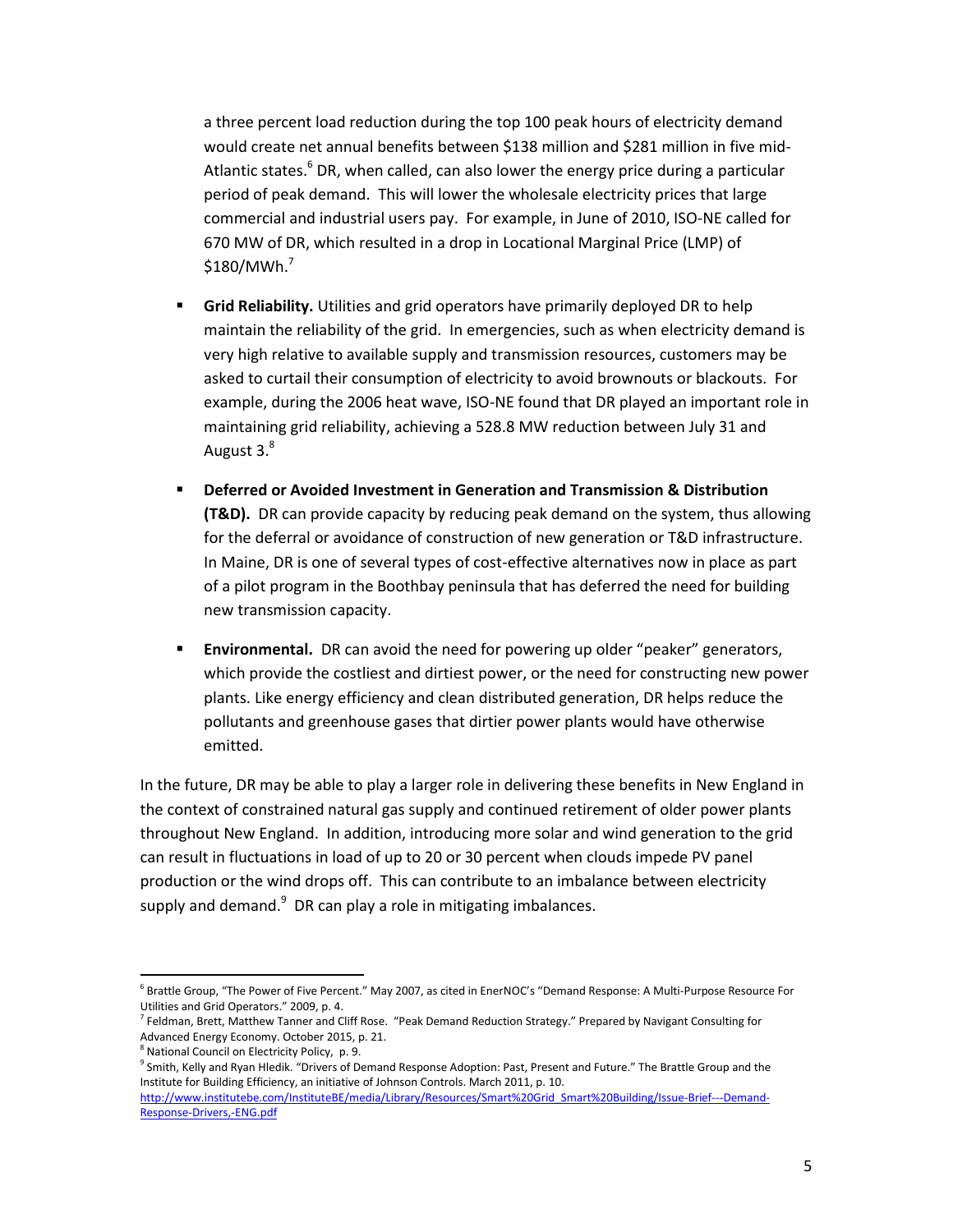### *B. Demand Response Landscape*

Nationally, efforts to increase energy efficiency have flattened annual electric load growth, but growth in peak demand has not been curbed as successfully.<sup>10</sup> As much as 10 percent of peak demand occurs in less than one percent of the hours of a year. $^{11}$ 

In New England, distributed resources such as DR play an important role in ensuring grid reliability and delivering ratepayer benefits. ISO-NE has reported that, "Along with adequate supply and robust transmission infrastructure, demand resources are an important component of a well-functioning wholesale market."<sup>12</sup>

As recently as 2002, ISO-NE only had approximately 100 MW of DR. By 2010, ISO-NE's capacity market cleared 975 MW of DR as part of a broader suite of demand resources (which include energy efficiency and distributed generation, emergency generation, as well as DR) reaching 2,000 MW.<sup>13</sup> The size of the DR resource continued to grow from 2010 to 2015, clearing 1384 MW in the 2015/2016 auction, but subsequently has fallen below the 2010/2011 auction amount. Some of the reasons were articulated by the Demand Response Working Group, and are detailed later in this report.



#### *Figure 1: Demand Resources that Cleared ISO-New England's Capacity Market<sup>14</sup>*

 $\overline{\phantom{a}}$ 

 $^{10}$  Buckley, Brian. "Why Program Administrators should care that demand response is before the Supreme Court." Northeast Energy Efficiency Partnerships. October 29, 2015[. http://www.neep.org/blog/going-deeper-why-program-administrators-should-care](http://www.neep.org/blog/going-deeper-why-program-administrators-should-care-demand-response-supreme-court)[demand-response-supreme-court](http://www.neep.org/blog/going-deeper-why-program-administrators-should-care-demand-response-supreme-court)

<sup>&</sup>lt;sup>11</sup> EnerNOC. "Demand Response: A Multi-Purpose Resource For Utilities and Grid Operators." 2009, p. 3.

<sup>&</sup>lt;sup>12</sup> ISO-NE. "Overview of New England's Wholesale Markets and Market Oversight." May 15, 2012, p. 21.

<sup>&</sup>lt;sup>13</sup> Data provided by ISO-NE to Efficiency Maine Trust in email correspondence, 1/15/16.

 $14$  Graph provided by ISO-NE to Efficiency Maine Trust in email correspondence,  $1/15/16$ .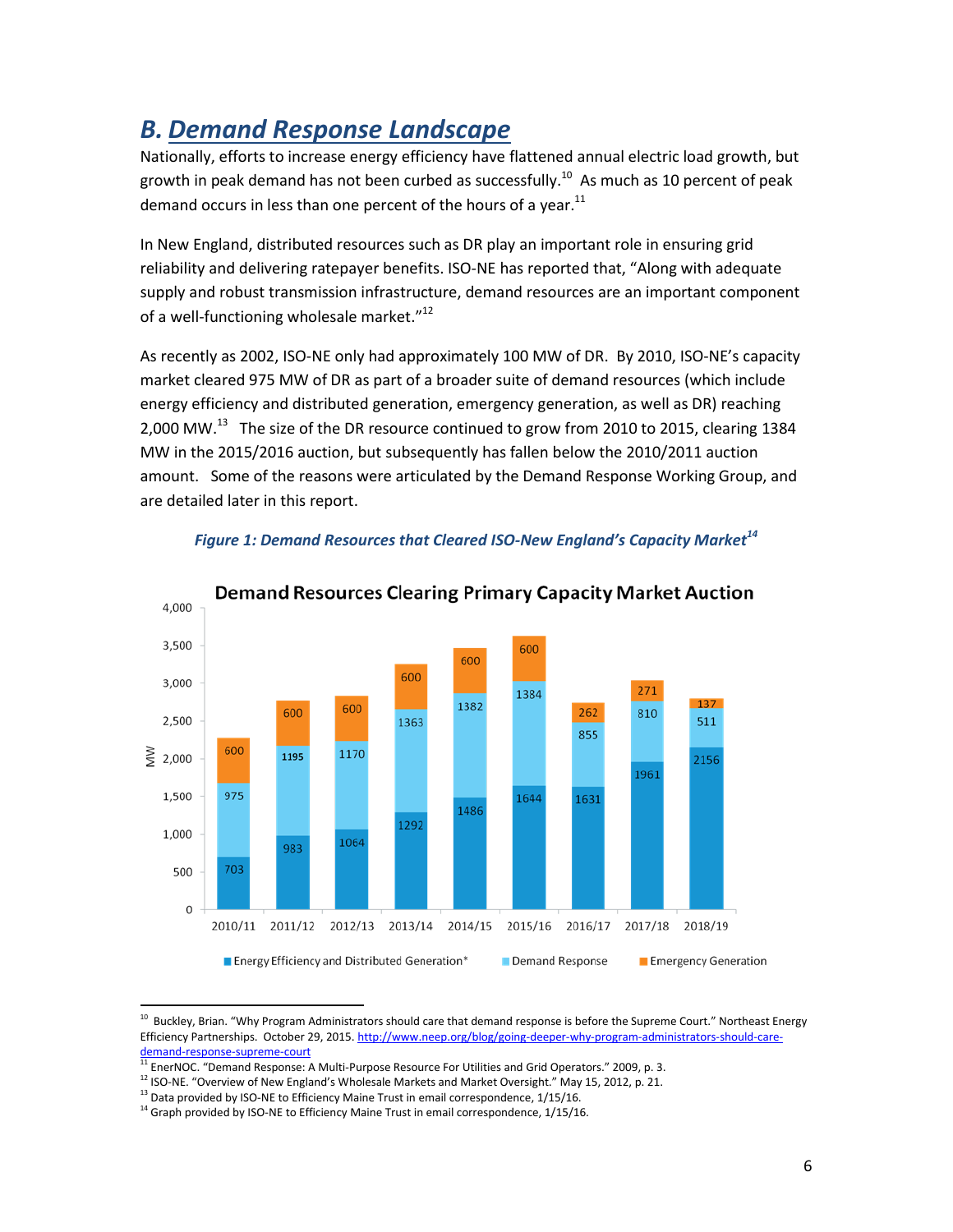In Maine, the state typically experiences peak demands in the summer, usually in the months of July and August. Maine's winter peak demand is driven principally by lighting.

While DR can help reduce consumption during times of peak demand in Maine, the state market for DR is limited. Maine DR resources derive much of their value from selling into the New England-wide market. In fact, in 2015, Maine represented more than one-third of the DR in the ISO-NE region and represented the largest amount of DR of all the states, as shown in the table below.

| <b>Load Zone</b> | <b>Real Time Demand Response</b><br>(MW) | <b>Percentage of Region's</b><br><b>Availability of DR</b> |
|------------------|------------------------------------------|------------------------------------------------------------|
| <b>ME</b>        | 115.047                                  | 37%                                                        |
| <b>NH</b>        | 7.431                                    | 2%                                                         |
| <b>VT</b>        | 28.477                                   | 9%                                                         |
| <b>CT</b>        | 74.257                                   | 24%                                                        |
| R <sub>l</sub>   | 10.936                                   | 4%                                                         |
| <b>SEMA</b>      | 11.038                                   | 4%                                                         |
| <b>WCMA</b>      | 30.132                                   | 10%                                                        |
| <b>NEMA</b>      | 30.879                                   | 10%                                                        |
| <b>Total</b>     | 308.197                                  |                                                            |

#### *Table 1: Snapshot of Availability of DR by State, 11/1/15 Preliminary Capacity Supply Obligation for 2015*<sup>15</sup>

### *Recent Evolution of Demand Response*

Historically, DR programs have been primarily structured to maintain grid reliability. In Maine, DR is provided by large industrial and commercial users who curtail loads in response to dispatch requests from grid operators. In Maine, and nationally, DR programs have not traditionally yielded high levels of participation among smaller industrial and commercial electricity consumers.<sup>16</sup> Less than five percent of residential customers in the U.S. participate in DR programs.<sup>17</sup> In Maine, there are no residential customers participating in DR.

However, in the past decade, DR has been evolving into a more dynamic resource that can do more than just respond to grid operator instructions to improve grid reliability. Around the

 $\overline{a}$ <sup>15</sup> Table is adapted from Henry Yoshimura's presentation "LD 357: Resolve To Study Options for a State Demand Response Program." Presented to Efficiency Maine Trust Demand Response Working Group. 11/24/15.

 $16$  EnerNOC. "Demand Response: A Multi-Purpose Resource For Utilities and Grid Operators." p. 2.

<sup>17</sup> Walton, Brian, "The Value of Less: Quantifying the benefit of peak demand savings," *Utility Dive*, November 4, 2015. <http://www.utilitydive.com/news/the-value-of-less-quantifying-the-benefit-of-peak-demand-savings/408565/>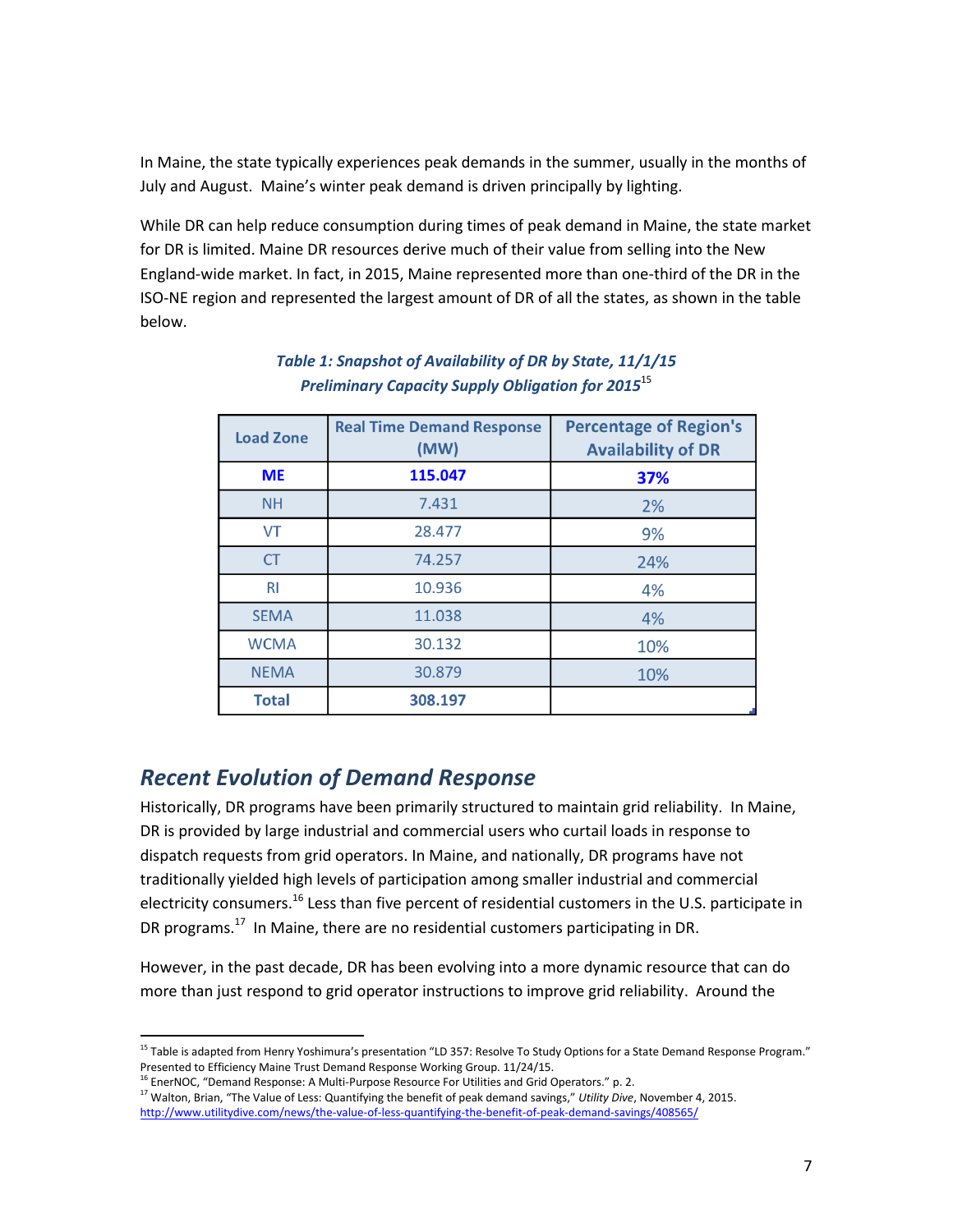country, DR programs are being designed to respond to spikes in wholesale electricity price. These DR programs focus on peak-shaving, which reduces peak consumption on high load days, and/or load-shifting, which shifts consumption from times of high electricity prices to times of lower prices.

Improvements in metering and communications technology and increasing automation are creating a smarter grid, making it easier for small businesses and residential customers to provide DR. These changes are facilitating an expansion in the ways DR is deployed. As one pair of experts observed, "Today's DR is providing dispatchers with an additional option to address both planned and unforeseen system needs. DR is now providing not only emergency capacity, but year-round peak-shaving resources and quick-response ancillary services."<sup>18</sup>

### *Types of Demand Response*

There are three main types of DR programs:

- **Reliability Response** (also known as emergency DR).<sup>19</sup> Utilities or grid operators pay participating customers capacity and energy payments to be on standby to quickly and briefly shed a portion of their electric load during system events in which the system is capacity deficient. Reliability response DR is a tool that grid operators can use to satisfy reliability requirements established under local, regional, and North American Electric Reliability Corporation (NERC) authority. When DR is called by the grid operator, participating customers are obligated to deliver the DR. Common triggers for reliability response DR include grid emergencies, falling reserve margins, voltage reductions, and distribution emergencies.<sup>20</sup> Reliability response DR can be used to avoid brownouts and blackouts. While it is infrequently used, it comprises 87 percent of the demand reduction capacity of the nation's reliability regions.<sup>21</sup>
- **Price Response** (also known as economic DR). In this type of DR program, customers respond to price signals during periods of high wholesale prices. Price response DR reduces wholesale energy prices on days of heavy electricity use and shifts demand to non-peak hours so that the electricity system functions more efficiently. Unlike reliability response DR, customers are not required to reduce consumption when wholesale prices are high, and therefore this type of DR resource is not considered firm capacity. In order for price response DR to function, electricity prices must be visible to the electricity consumer in a meaningful timeframe.
- **Frequency Response** (also known as regulation response). This type of DR provides continuous and frequent resources to balance the supply of and demand for electricity

 $\overline{\phantom{a}}$ <sup>18</sup> Brief, Kristin and Brad Davis, "C&I Customers Get Smart: Technology creates new opportunities for demand-side management," *Public Utilities Fortnightly,* January 2011, p. 42.

<sup>&</sup>lt;sup>19</sup> Reliability Response DR is referred to by a variety of names, including "emergency", "standby", "curtailable", "event-based", and "interruptible tariff".

<sup>&</sup>lt;sup>20</sup> EnerNOC. "Designing and Successful Commercial and Industrial Demand Response Program." 2012, p. 3.

<sup>&</sup>lt;sup>21</sup> Managan, Katrina. "Demand Response: A Market Overview." Institute for Building Efficiency, an initiative of Johnson Controls. February 2014, p. 4. http://www.institutebe.com/smart-grid-smart-building/demand-response-state-of-market.aspx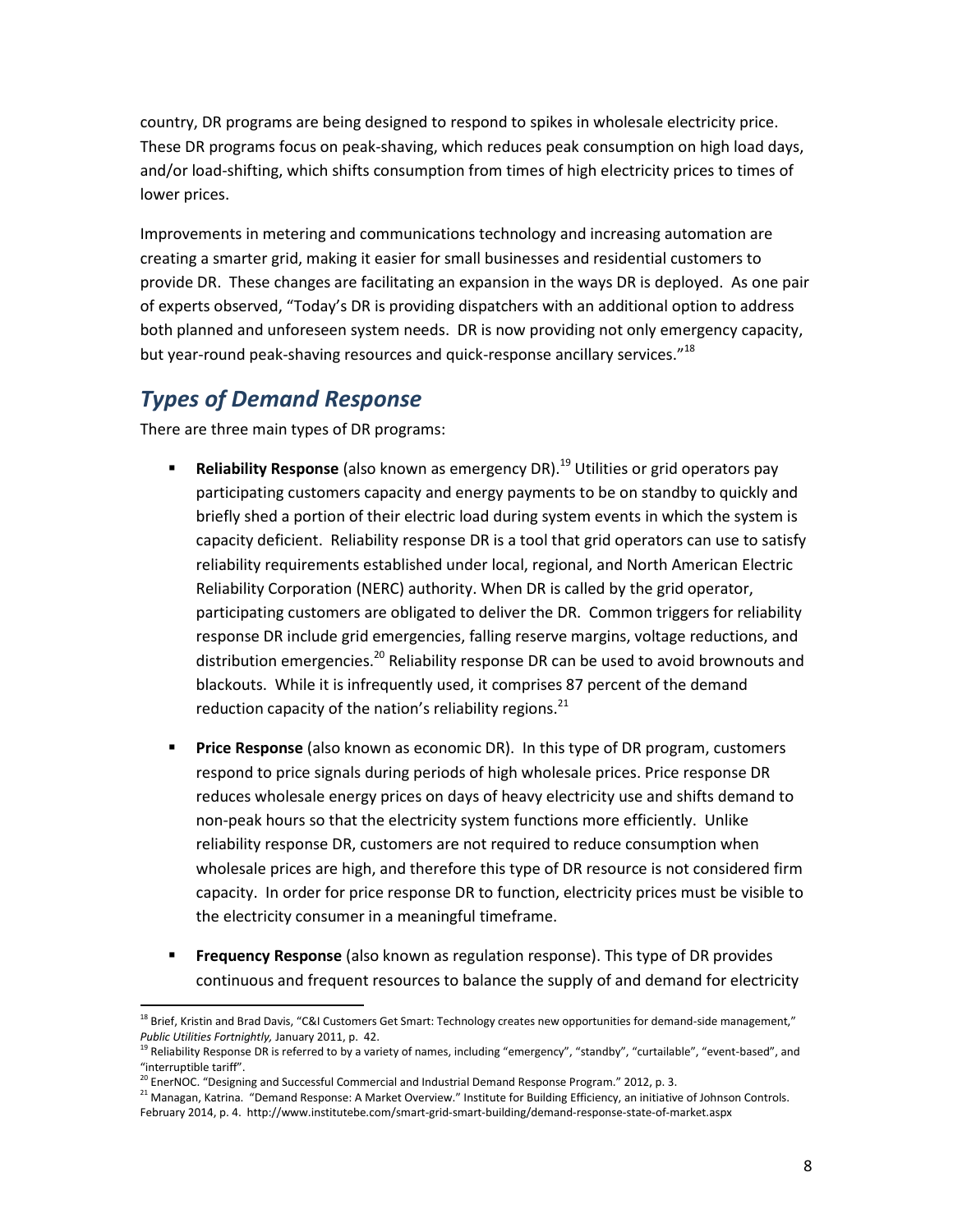almost instantaneously using spinning reserves or by regulating the frequency of the electricity. Whereas reliability response and price response DR provide a large volume of capacity and electricity use reductions, system support DR provides smaller resources for short periods of time to keep system voltage and frequency at near constant levels.

These types of DR correspond to the three types of wholesale electricity markets in which DR can compete. These markets include: the **capacity market** (which is the forward market that ensures that resources including DR are available in the future); an **energy market** (which is the market in which suppliers and customers sell and buy electricity to satisfy real-time demand for electricity) and **ancillary services market** (which is a market for resources to provide immediate support to maintain grid reliability through reserves and frequency regulation).

Customers generally need incentives to participate in DR programs. This is particularly true for consumers using electricity in manufacturing or similar processes, where being dispatched to provide DR can mean decreased sales or delayed production. These incentives are delivered through capacity and energy payments, with some secondary effect through the avoidance of high cost electricity. These incentives can also be delivered through price-responsive programs and indexing retail electricity rates to wholesale prices.

Nationally, some regional transmission organizations have been working to integrate DR into all of the wholesale electricity markets. DR also could, in theory, participate in the retail market if retailers were to establish dynamic, time-differentiated tariff and rate structures that encourage reductions in peak electricity consumption.<sup>22</sup> This retail participation will be explored in the upcoming section and Appendix B on alternative regional and state models for DR.

### *C. ISO-NE Demand Response*

ISO-NE reports indicate that it "has had a long commitment to demand resources" and launched its first DR programs in 2001. Since then, demand resources, which include energy efficiency, distributed generation, and DR, have grown from 63 MW to thousands of megawatts.<sup>23</sup>

In New England, demand resources are part of the wholesale electricity market. ISO-NE has implemented incentive-based programs for both active demand response and passive demand resources. Passive demand resources are not dispatchable; active demand response resources are dispatchable. Passive demand resources are designed to reduce energy consumption throughout the year and shave peak demand and seasonal peak demand at set times throughout the year. These passive demand resources provided 1,667 MW of capacity supply obligation in 2015. $^{24}$ 

<sup>&</sup>lt;sup>22</sup> Smith, Kelly and Ryan Hledik. "Drivers of Demand Response Adoption: Past, Present and Future." The Brattle Group and the Institute for Building Efficiency, an initiative of Johnson Controls, March 2011, p. 5.

<sup>&</sup>lt;sup>23</sup> http://www.iso-ne.com/markets-operations/markets/demand-resources/about

<sup>&</sup>lt;sup>24</sup> Yoshimura, Henry. "LD 357: Resolve To Study Options for a State Demand Response Program." Presentation to Maine Demand Response Working Group. 11/24/15, slide 12.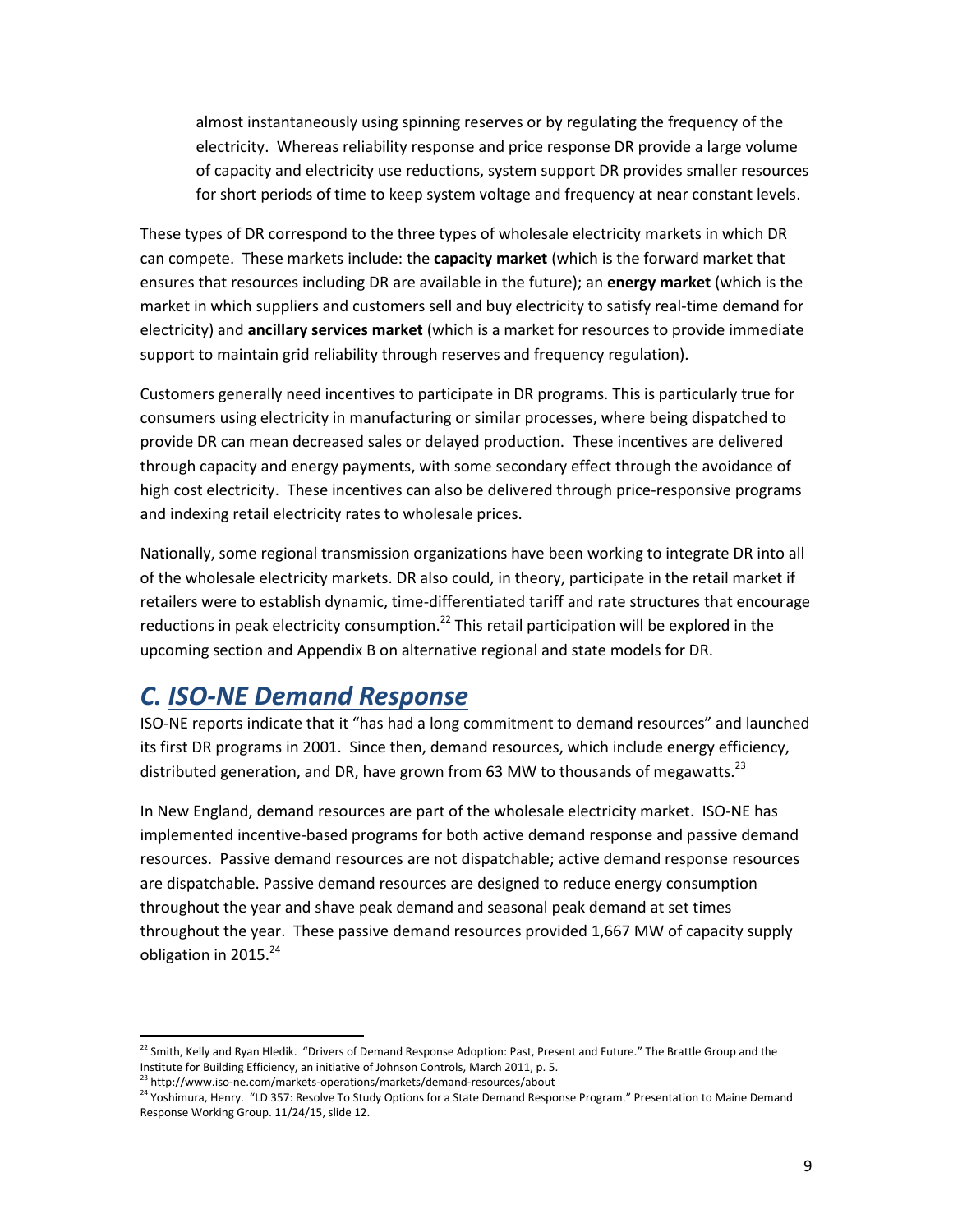In New England, ISO-NE has made plans to fully integrate DR into all markets, but currently only allows DR to participate in the regional wholesale energy and capacity markets. DR is fully integrated into the capacity market. In this market, the grid operator purchases commitments from power suppliers and demand resources, which includes DR, to serve loads in future years. In New England, capacity resources are purchased in this way for delivery three years in the future. In the energy market, DR can participate, but DR is not fully integrated into the market at the present time because DR offers do not affect the clearing price in the energy market. DR does not participate in ISO-NE's ancillary market. Full integration of DR into all electricity markets was originally planned to be completed in 2017, but has been delayed a year due to the uncertainty associated with the legal challenge to FERC Order 745 and ISO-NE's authority to run its DR programs.

At ISO-NE, DR participates in the capacity and energy markets:

 **Real Time Demand Response**. This is a reliability response activated when system conditions require electricity curtailment to maintain grid reliability. Participants receive a capacity payment, and energy payments when dispatched. ISO-NE has activated emergency DR ten times in the last nine years.



#### *Figure 2: ISO-NE's Activation of DR to Support Grid Reliability*<sup>25</sup>

 **Real Time Price Response**. This is a price response that requests voluntary load reductions by electricity consumers when the real-time Locational Marginal Price

<sup>&</sup>lt;sup>25</sup> Taken from Henry Yoshimura's presentation "LD 357: Resolve To Study Options for a State Demand Response Program." Presented to Efficiency Maine Trust Demand Response Working Group. 11/24/15.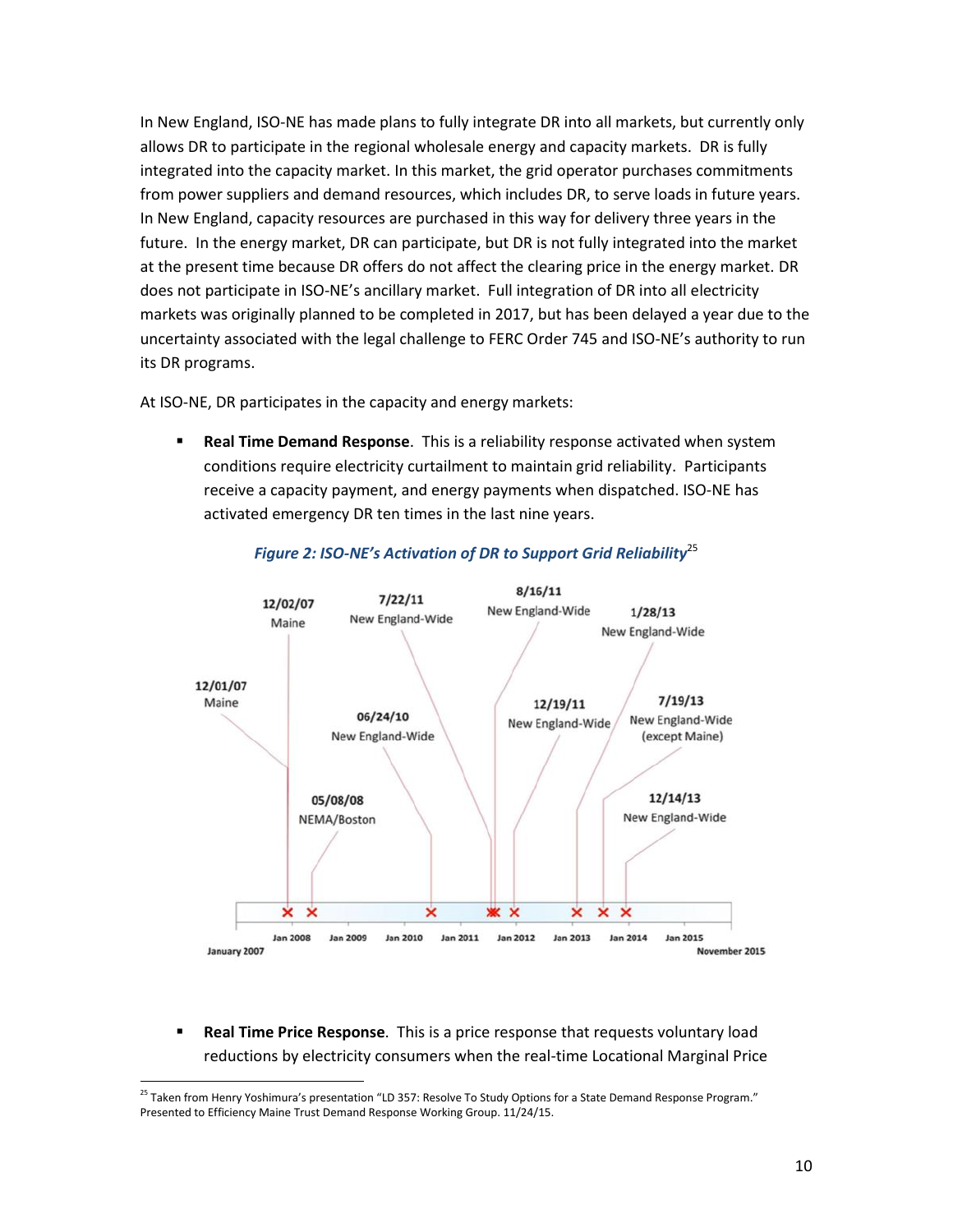reaches a specific price threshold.<sup>26</sup> Program participants receive an energy payment when dispatched.

### *Stakeholder Comments on the Evolution of DR in ISO-NE*

Maine's Demand Response Working Group discussed challenges to participation in the current ISO-NE DR Programs.

ISO-NE's treatment of DR has been evolving. Stakeholder comments focused on ISO-NE's Real Time Demand Response program, and focused mostly on the challenges with ISO-NE's current programs, understanding that the market rules will be changing in 2017 and 2018. These changes are a result of the discussions stakeholders and ISO-NE's working groups have done to improve participation in DR in New England.

Some stakeholders recently reduced their participation in ISO-NE's DR programs, as can be seen in Figure 3. One large industrial customer said that its mill dropped its participation because aspects of the program are too complex. EnerNOC, an aggregator that works with large industrial and commercial electricity users to curtail loads in response to emergencies or high prices, indicated that some of the market rules make participation economically untenable, particularly for aggregators. EnerNOC has left the DR market in New England. ISO-NE noted that some DR providers stopped participating when FERC required ISO-NE to remove the price floor from the capacity market auctions. Former participants in ISO'NE's DR markets or participants who have reduced their participation noted a perception that the risks involved in participating in present ISO-NE DR programs exceed the rewards of doing so.



#### *Figure 3: ISO-NE's Real Time DR Capacity Supply Obligations*<sup>27</sup>

<sup>&</sup>lt;sup>26</sup> ISO-NE. "Overview of New England's Wholesale Markets and Market Oversight." May 15, 2012, p. 22.

<sup>&</sup>lt;sup>27</sup> ISO-NE, email communication to the Trust,  $1/19/16$ .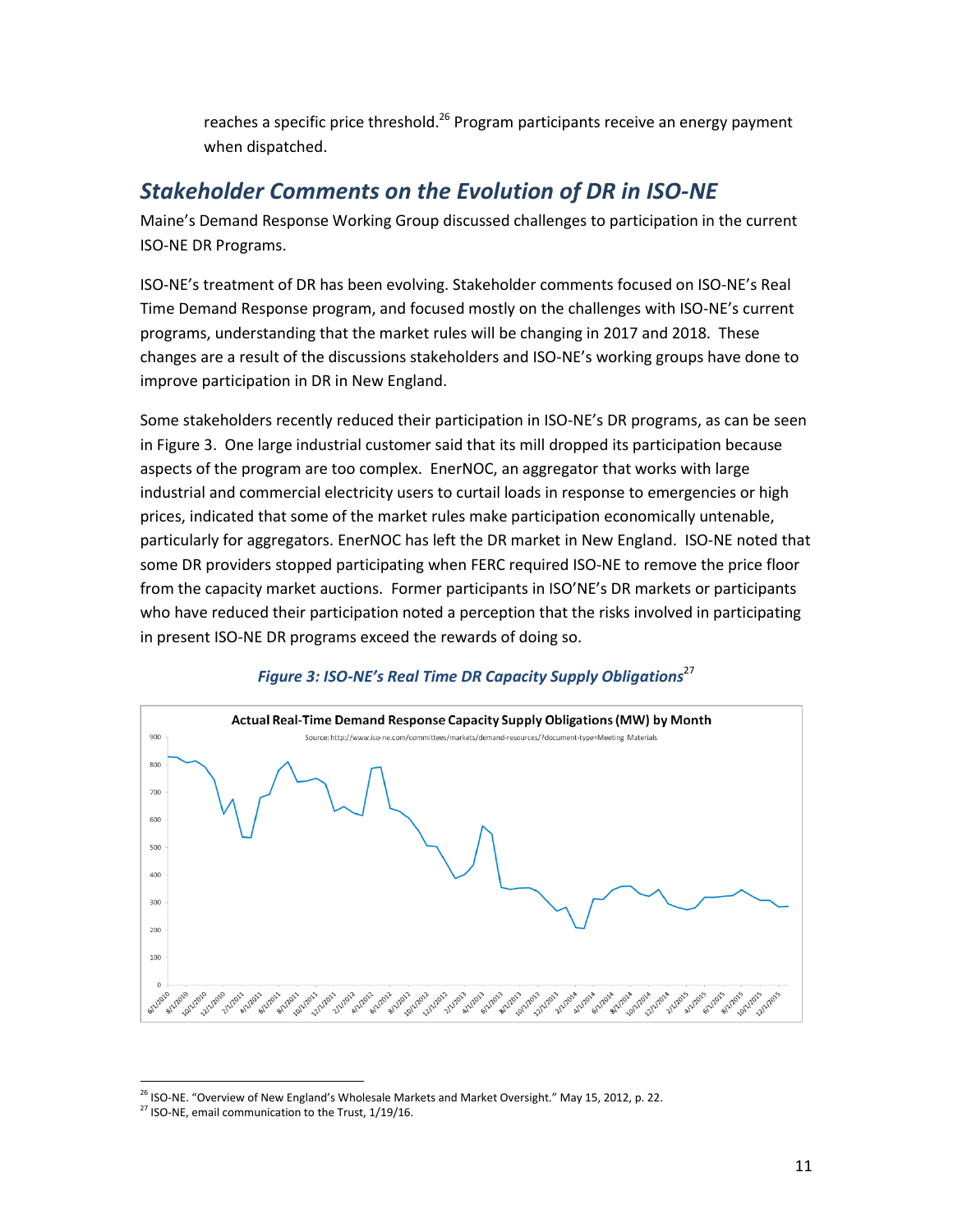The Demand Response Working Group identified three notable challenges to participation in the DR program.

**Baseline validation**. The market rules related to monitoring and verifying DR capacity and performance have been onerous for some stakeholders. The most challenging issue relates to verifying a customer's energy usage baseline. A base load profile is assigned to each customer, and the customer's delivery of DR is measured against this to verify that a customer can shed demand in an event.

One stakeholder used the following example to illustrate a customer's risk of failing to demonstrate its ability to deliver the DR anticipated from the baseline: Assume a ski resort has offered a DR resource to shed load when it would otherwise be operating energy intensive snowmaking. This offer presumes that the weather is cold enough to be making snow at the time its DR is called for, as typically occurs during the snowmaking season. However, if the ski resort is audited on an unusually warm day during which it is unable to make snow, the audit would report that the customer did not have as much load to shed as it had bid into the DR market. This finding could result in significantly reduced capacity payment, even if the ski resort could actually perform a greater level of DR when called during an actual crisis. This risk, which may be related to the weather or other factors out of the customer's control, is not manageable for some market participants.

Another stakeholder described situations where, as a participant in a DR program, it was asked to perform a test load reduction just days before a potential actual DR event. In this case, the customer's operations and production requirements meant that being required to perform the test event could compromise its near-term ability to perform in an actual DR event. This timing was seen as harmful by the participant, but it may have been unnecessary and deterred the customer's participation. While measurement and verification of DR capability are important, some stakeholders also felt that improved audit and testing schedules would facilitate broader and deeper customer participation.

Another risk related to the baseline is that any error in a five-minute interval of data must be reported to ISO-NE.

ISO has updated the baseline methodology in response to concerns voiced in previous years by market participants. A new baseline methodology will be used by ISO-NE in 2017.

 **Performance incentives**. The incentives for emergency generators and DR providers to respond to ISO-NE's dispatches include compensation for performance and penalties for increasing consumption during a dispatch. Currently, generators and DR providers face a different incentive structure. Some market participants have complained that the different treatment is unfair and discourages DR, while others say that generators and DR face inherently different situations and it may be appropriate to handle them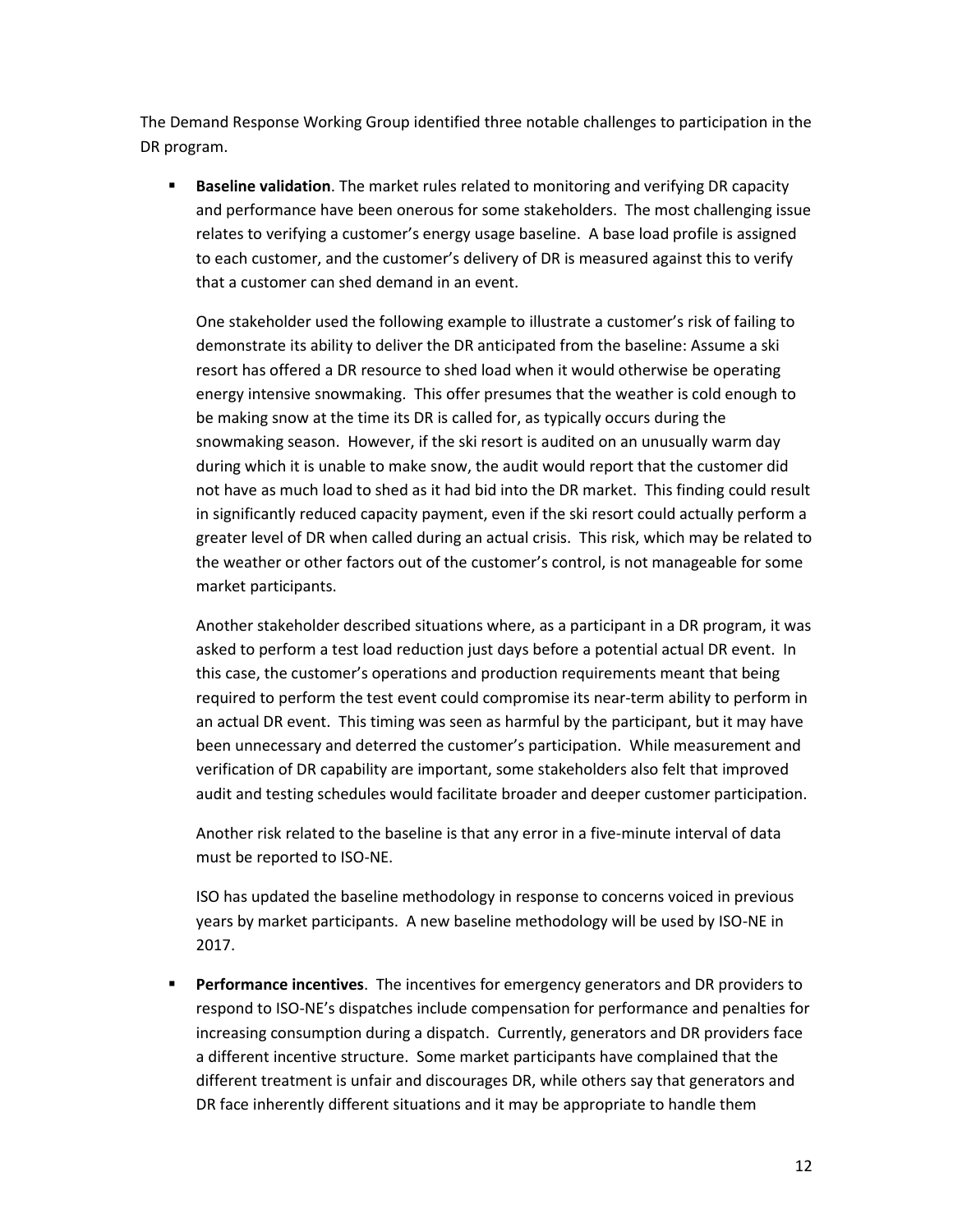differently. ISO-NE has taken steps to ensure that generators and DR providers are treated equally in its Pay For Performance program, which will be in effect starting on June 1, 2018. The Pay for Performance rules bring a new obligation for all resources, and EnerNOC said that the risk associated with DR under the new structure is unknown.

 **Legal uncertainty.** The marketplace for DR has experienced significant uncertainty since the legal challenge that led to the D.C. Circuit Court vacating FERC Order 745 and the appeal to the Supreme Court. More detail on the legal issue is provided in the next section.

Stakeholders have been participating in working groups with ISO-NE to address the market rule issues, and agreed that some progress has been made to better facilitate participation in DR in New England. Overall, stakeholders expressed satisfaction with ISO-NE's modifications to the baseline methodology and introduction of pay for performance incentives. If implemented, these changes will go into effect in 2017 and 2018, respectively.

## **IV. Legal Challenge**

In 2011, FERC issued Order 745, which required that DR participating in wholesale energy markets be compensated at the same energy market prices as traditional generation. Subsequently, Order 745 was challenged by the Electric Power Supply Association (EPSA). In 2014, the DC Circuit Court, in a split ruling, vacated the order, finding it to be arbitrary and capricious and that FERC lacked the jurisdiction to promulgate the rules of Order 745 because it "entails direct regulation of the retail market  $-$  a matter within state control."<sup>28</sup> This ruling, were it to stand, would have prohibited DR from being traded on the wholesale energy market, invalidating the existing framework for valuing and compensating DR resources in New England.<sup>29</sup>

In early 2015, the General Solicitor of the U.S. filed an appeal on behalf of FERC, and the U.S. Supreme Court agreed to hear the case. Oral arguments were made in the fall of 2015, and a decision by the U.S. Supreme Court was issued on January 25, 2016.

In a 6-2 decision, with Justice Alito recused, the Court overturned the lower court decision and upheld the legality of the existing DR programs. Writing for the majority, Justice Kagan concluded:

FERC's statutory authority extends to the Rule at issue here addressing wholesale demand response. The Rule governs a practice directly affecting wholesale electricity rates. And although (inevitably) influencing the retail market too, the Rule does not intrude on the

l <sup>28</sup> Yoshimura, Henry. "Contingency Plan Addressing the Potential Loss of FERC Jurisdiction Over Demand Resources." April 17, 2015, p. 4.

<sup>29</sup> Gimon, Eric and Mike O'Boyle, "The Future of Demand Response without FERC Order (O'Boyle, 2015) 745," *Greentech Media*. http://www.greentechmedia.com/articles/read/the-future-of-demand-response-without-ferc-order-745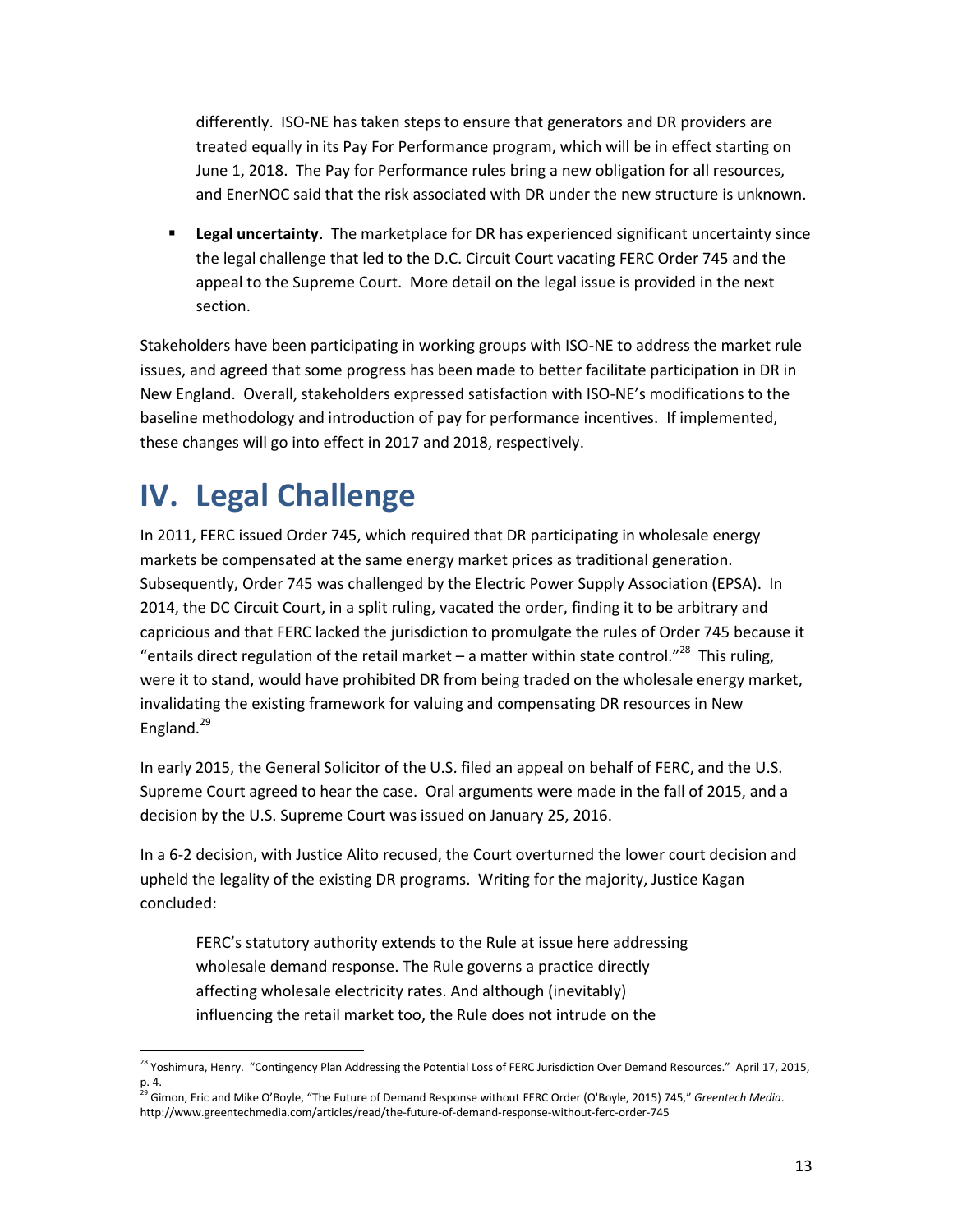States' power to regulate retail sales. FERC set the terms of transactions occurring in the organized wholesale markets, so as to ensure the reasonableness of wholesale prices and the reliability of the interstate grid—just as the FPA contemplates. And in choosing a compensation formula, the Commission met its duty of reasoned judgment. FERC took full account of the alternative policies proposed, and adequately supported and explained its decision.<sup>30</sup>

## **V. State and Regional Options for Demand Response Programs**

Had the Supreme Court decision turned out differently, it would have invalidated the existing regime for regional DR programs and disrupted the DR market in New England. Given that maintaining DR in the electricity market is valuable for ratepayers, the economy, and the environment, it was prudent for Maine to start contingency planning before the court issued its decision. Maine's Demand Response Working Group set about the first steps in this task, surveying the efforts of ISO-NE and the other states, and discussing various models that would address the pending legal issues and meaningfully promote DR in Maine and the region.

The options that were discussed can be roughly divided into two categories. The first category comprised options that would reconstitute as nearly as possible the existing programs that are operated by ISO-NE, whether through a regional approach or using a state-by-state approach. The second category entailed options that could complement the existing programs.

The Demand Response Working Group's discussion about contingency solutions to reconstitute a DR program is now largely academic given that the Supreme Court upheld the existing regime. For completeness, this report has memorialized in Appendix B the key points about reconstituting or restructuring a regional DR solution. The remainder of this section focuses on state-based DR programs that regulators and policymakers might consider as a means to complement ISO-NE's regional programs.

There are several actions a state could consider to complement a regional DR program should the benefits outweigh the costs. These options, discussed in more detail below, include:

- Set DR targets;
- Create additional DR programs to complement or replace ISO-NE's DR programs; and
- **Implement variable retail pricing.**

 $\overline{a}$ <sup>30</sup> 577 U.S. \_\_\_, (2016), *Federal Energy Regulatory Commission v. Electric Power Supply Association et al.*, slip op., Jan. 25, 2016, p. 33-34.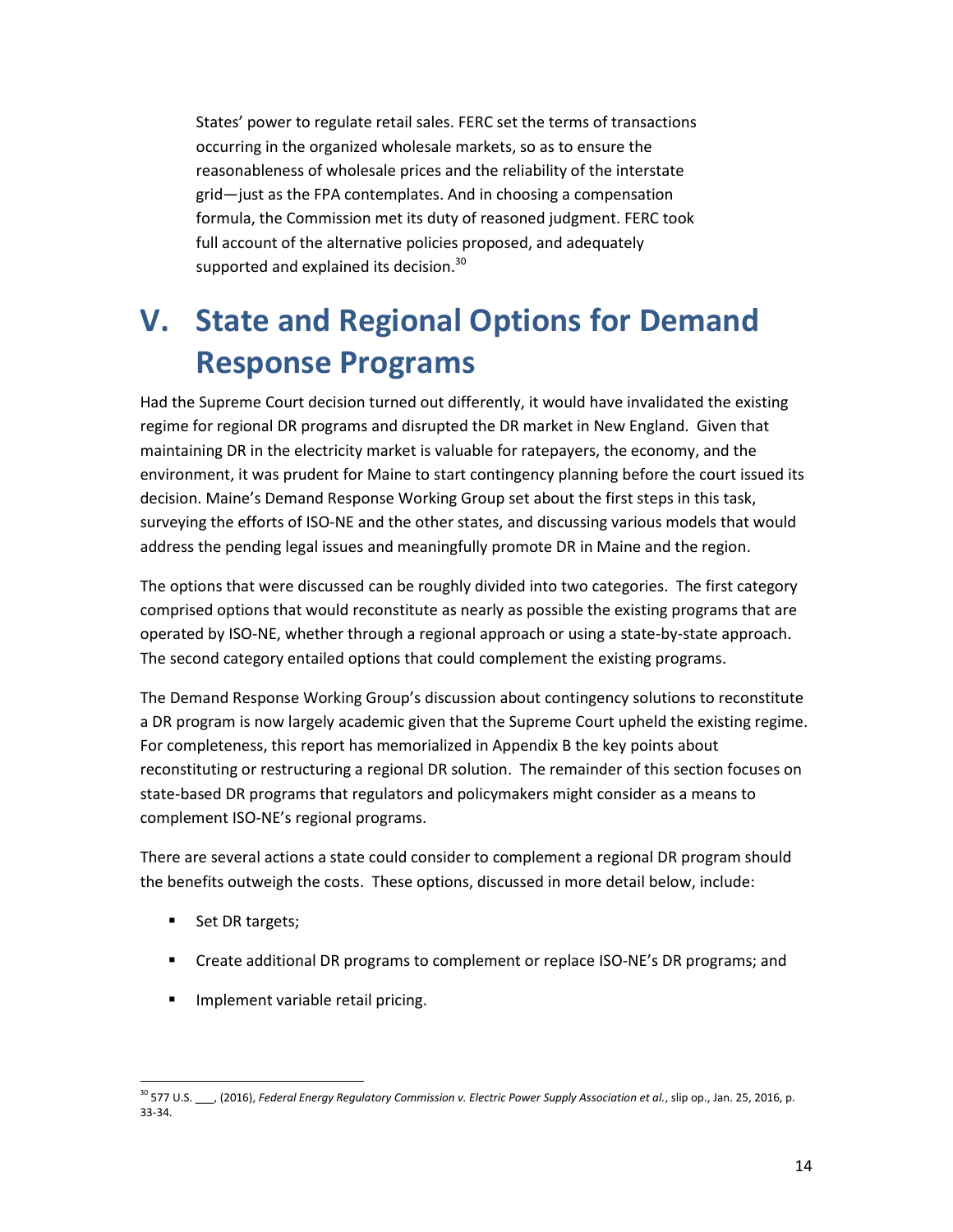These state-based programs would not immediately reduce the region's ICR. Therefore, these programs would not immediately provide the value ratepayers obtain through a reduced capacity charge on electricity bills. Where the DR programs do have an impact, this would be reflected in ISO-NE's load forecasting, and have an effect on the ICR in future years at which point, customers would benefit from a lowered capacity charge. Some consumers have concerns that introducing state DR programs on top of regional wholesale programs would create additional and unnecessary costs.

#### **Setting statewide DR targets**

Several states are setting DR targets for utilities to create more market certainty for DR. Maryland's 2008 EmPOWER Maryland Act and Massachusetts' 2008 Green Communities Act are two state statutes that set such targets. Massachusetts policy calls for program administrators "to provide for the acquisition of all available energy efficiency and demand reduction resources that are cost effective or less expensive than supply."<sup>31</sup> Maryland's policy requires utilities to implement cost-effective DR designed to achieve reductions in per capita electricity demand. The policy set targets of 5% by the end of 2011 and 10% by the end of 2015, as measured against a 2007 baseline. $32$ 

Pennsylvania's PUC set new energy efficiency and DR targets in 2015. It mandated a peak demand reduction target of 425 MW for the electric distribution companies, over and above the commitments in the regional transmission organization's capacity auctions.<sup>33</sup> Some Pennsylvania consumers have expressed concerns that the recent introduction of this state program, which is complementary to wholesale programs administered by regional transmission organization PJM Interconnection LLC, would create additional and unnecessary costs.

If states develop targets for peak demand reduction, J.R. Tolbert of the Advanced Energy Economy says they should be "based on a rigorous assessment of statewide demand response potential." Tolbert also argues that these targets create more certainty in the DR market, adding: 34

Utilities can help grow [DR] by calling on policy makers in their states to establish a demand response market. These markets can successfully flourish on their own, and will be even more successful when paired with the organized wholesale market.

In Maine, state law sets a "soft" goal for the Efficiency Maine Trust to reduce peak demand by 300 MW by 2020.<sup>35</sup> (When the Trust originally was established, this target was set at 100 MW; in the Omnibus Energy Act of 2013 the target was adjusted up to 300 MW). The Trust measures its progress against this goal by tracking the peak demand shaving that results from its portfolio

 $31$  G.L. c. 25, §§ 19(a), 21(a), 21(b)(1), 21(b)(2).

<sup>32</sup> Feldman, p. 57.

<sup>&</sup>lt;sup>33</sup> Federal Energy Regulatory Commission, 2015, p. 27.

<sup>&</sup>lt;sup>34</sup> Walton.

<sup>35</sup> 35-A MRS § 10104(4)(F)(3).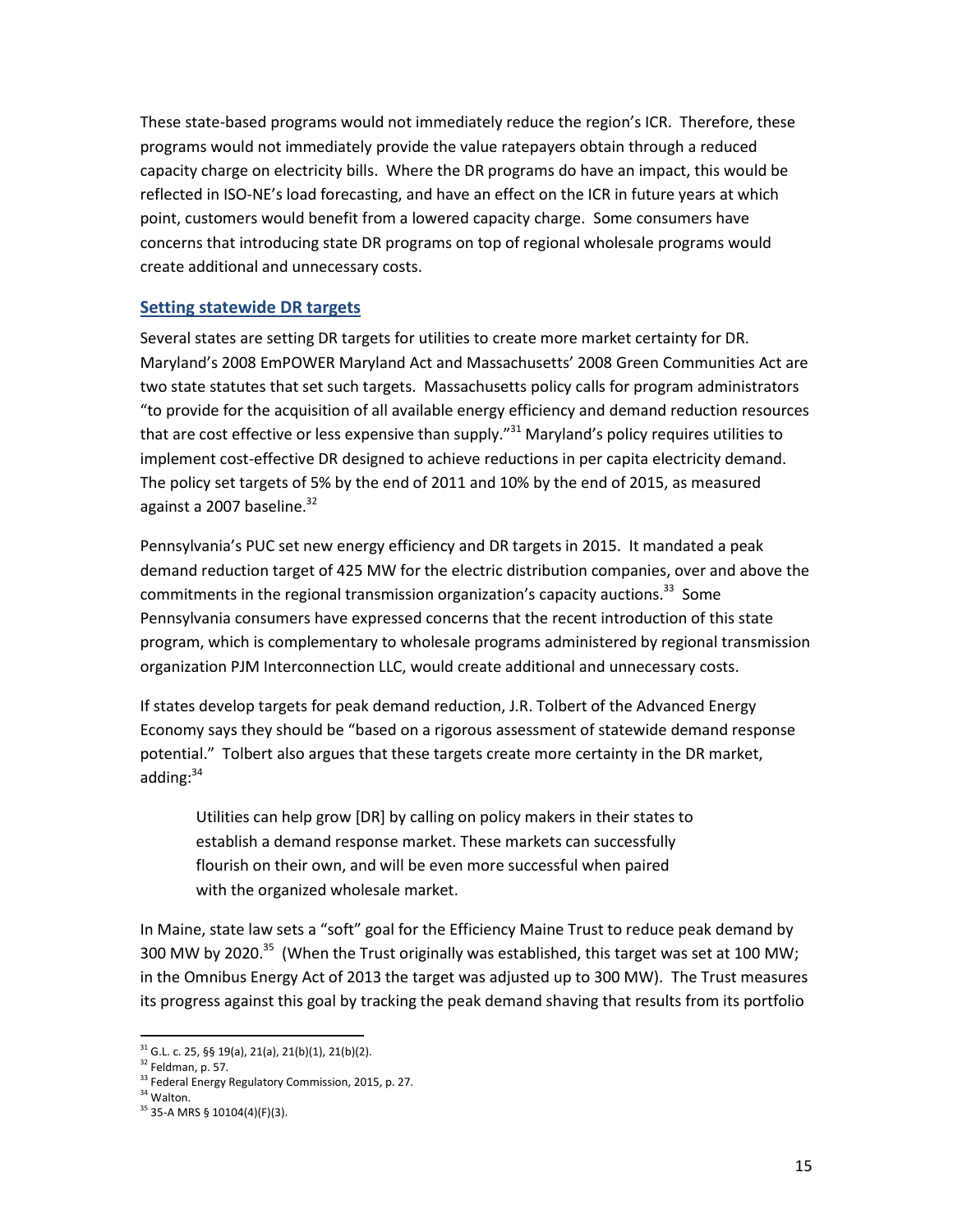of energy efficiency programs. This tracking does not factor in the savings that is achieved independently by Maine participants in the ISO-NE's DR programs.

#### **Creating additional DR programs to complement ISO-NE's DR programs**

#### **Additional obligations assumed by utilities**

Several utilities in the U.S. have developed DR programs to complement the existing regional transmission organization DR programs. Stakeholders in the Demand Response Working Group shared that Burlington Electric in Vermont assumed an additional obligation in the regional capacity market and that ConEd in New York implemented a similar program by adding on an obligation to address distribution constraints. In Maryland, there was a concern about whether adequate generation resources were being built within the state's borders. To address this, the state created an incentive program for DR. This additional DR resource participates in the regional capacity market.

Massachusetts' Three-Year Electric and Gas Efficiency Plan, developed by the state's utilities, describes a portfolio of DR pilot programs that will be implemented over the next three years.<sup>36</sup> These will provide more information on the costs and the benefits of deploying DR for small business and residential customers. Connecticut's plan for the same period also includes commitments to DR programs and pilots. $37$ 

If Maine were interested in requiring or incentivizing utilities, the Trust, or Competitive Energy Providers to develop DR programs, guidance for structuring effective programs is offered in EnerNOC's white paper, "Utility Incentives for Demand Response and Energy Efficiency."<sup>38</sup>

#### **Programs for residential and small business customers**

Direct Load Control and Behavioral Demand Response are types of DR programs that can fit the consumer preferences of residential and small business customers.

**Direct Load Control (DLC).** Utilities sometimes offer Direct Load Control (DLC) programs to residential customers to control household equipment that draws electricity. For residential customers, most DLC programs are used to control central air conditioning and pool pumps. Traditionally, DLC programs have low penetration rates, and FERC estimates that only 5 percent of households participate nationally.

Technological advances may unlock more DR potential in the residential sector. A smarter grid employs communications and devices that allow LSEs to monitor and dispatch resources more efficiently. For example, there may be potential for DLC programs to curtail electricity used for water heating. Maryland's EmPOWER program

<sup>36</sup> MassSave. *2016-2018*: *Massachusetts Joint Statewide Three-Year Electric and Gas Energy Efficiency Plan*. October 2015. http://ma-eeac.org/wordpress/wp-content/uploads/Gas-and-Electric-PAs-Plan-2016-2018-9-25-2015-Final-WITH-Appendices.pdf <sup>37</sup> Eversource Energy, The United Illuminating Company, Connecticut Natural Gas Corporation and The Southern Connecticut Gas

Company. *2016-2018 Electric and Natural Gas Conservation & Load Management Plan*. October 1, 2015.

<sup>&</sup>lt;sup>38</sup> EnerNOC. "Utility Incentives for Demand Response and Energy Efficiency." 2009.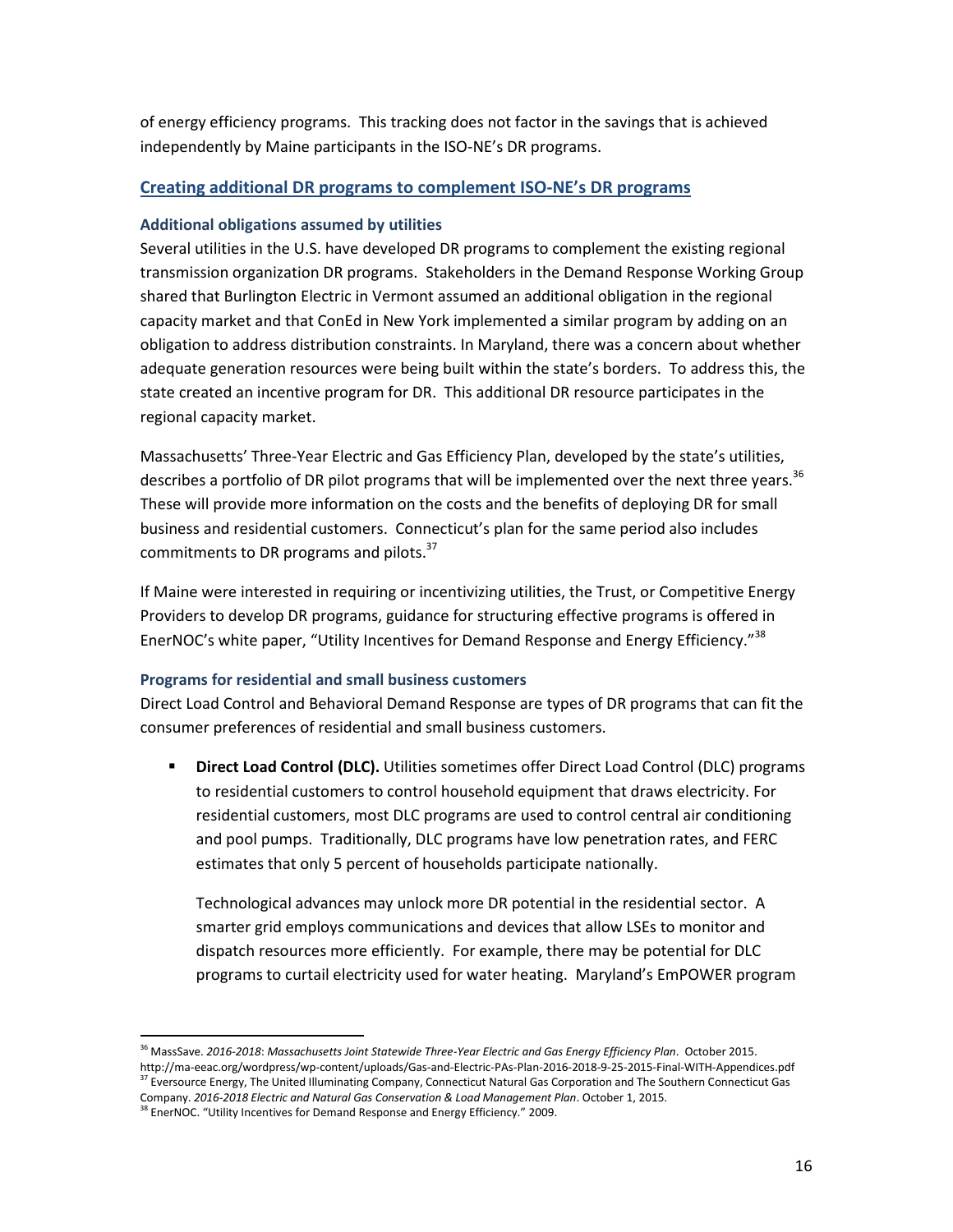includes more than 500,000 connected devices that are used for direct load control.<sup>39</sup> National Grid, a utility in Massachusetts and Rhode Island, is exploring providing incentives to small commercial customers to install equipment, like heat pumps, smart water heaters, and Wi-Fi thermostats that will automatically reduce demand during the peak. For residential customers, National Grid will pilot small-scale DLC DR with washers, dryers, window air conditioners, dishwashers, pool pumps and EV charging stations.

 **Behavioral Demand Response (BDR).** Unlike DLC, BDR relies on behavioral science, not the installation and direct control of equipment, to change customer electricity consumption. BDR programs typically yield lower savings per customer than DLC, but are also lower-cost to operate.<sup>40</sup> BDR produces more savings if it is paired with dynamic pricing of electricity, but BDR can also operate as a stand-alone program.



#### *Figure 4. Two Ways to Deploy Behavioral Demand Response***<sup>41</sup>**

Opower, a participant in the Maine's Demand Response Working Group, provided information on the potential for residential DR in Maine.<sup>42</sup> Barriers to residential customer participation in DR include customer resistance to compromising control or comfort, and the falling proportion of electricity costs amongst household expenses. $^{43}$ 

#### **Time varying rates**

Some argue that one of the reasons for FERC Order 745 was the lack of real time pricing at the retail level. Residential consumers traditionally prefer stable retail rates and larger electricity

 $\overline{a}$ <sup>39</sup> Buckley.

<sup>40</sup> Feldman, p. 56.

<sup>41</sup> Figure is from Opower presentation, "Behavioral Demand Response: Results and M&V" provided to Efficiency Maine Trust Demand Response Working Group. December 2015.

<sup>&</sup>lt;sup>42</sup> Opower. *Unlocking the Potential for Residential Demand Response in Maine. January 2016.* 

<sup>43</sup> Walton.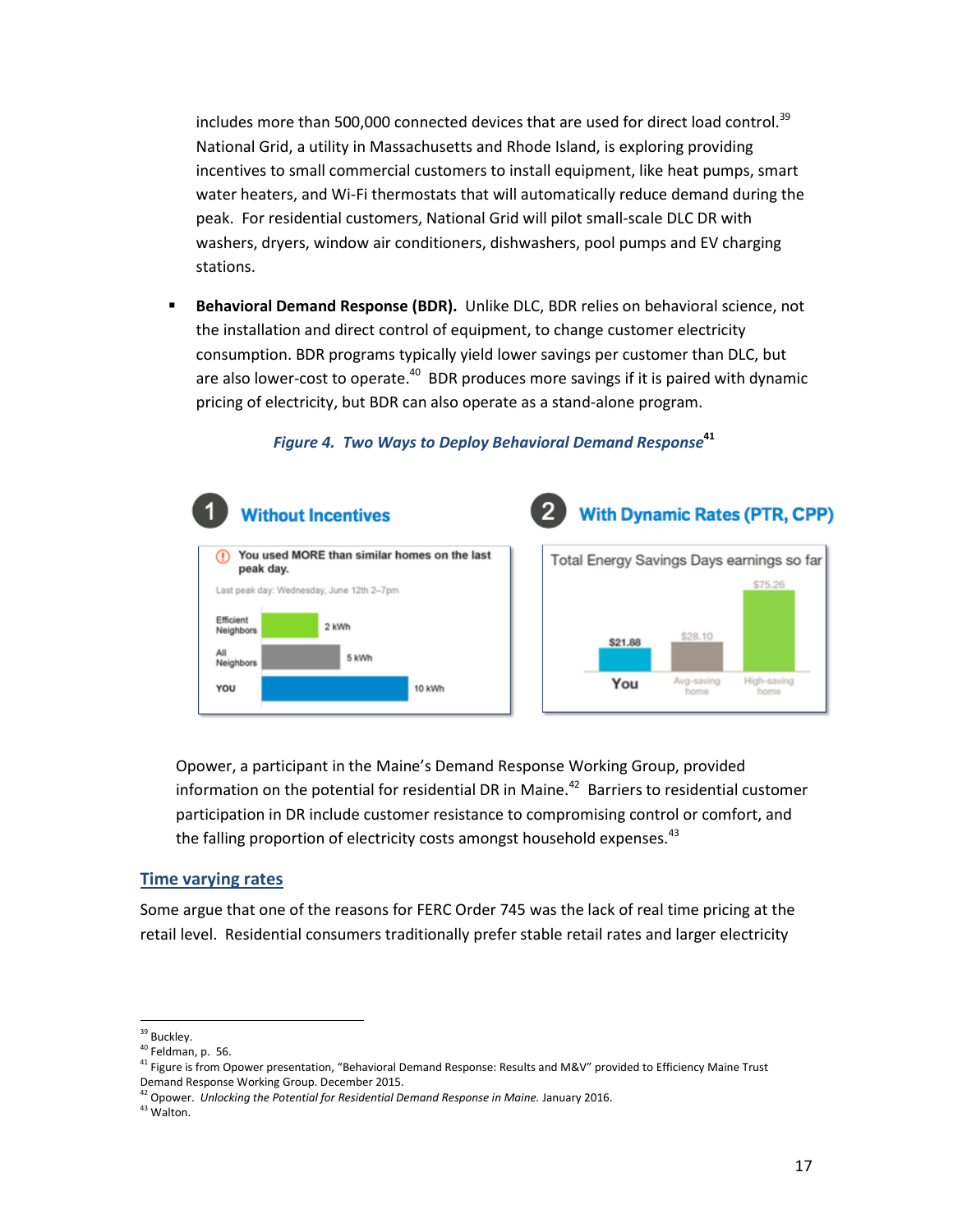users are fairly sophisticated and experienced in taking steps to hedge against price spikes, so the full value of DR is obscured for all customer classes.<sup>44</sup>

One of the challenges of price response DR programs is that many retail customers are indifferent to the price of electricity. Currently in Maine, residential customers and small businesses are charged a fixed rate. There is no time-of-use (TOU), peak, or real-time pricing for these customers. Another challenge for price response DR is that even if there were TOU rates, some customers may not have significant opportunities to shift the timing of their load and some customers may not be sensitive to fluctuations in electricity prices.

The graph below shows how wholesale prices exceed retail prices. Smaller electricity consumers have no incentive to respond to fluctuations in the cost of electricity. In addition, wholesale prices are not visible to residential and small business customers.



#### *Figure 5: Example of Wholesale Prices for a Hot Summer Week***<sup>45</sup>**

Rates indexed to wholesale prices have been available to large commercial and industrial customers since the electricity market was deregulated, but few customers take advantage of this type of pricing.<sup>46</sup> In fact, many large consumers of electricity take other steps to hedge against price spikes by locking in long-term contracts with more constant rates.

Real-time pricing passes the actual cost of electricity in a given hour through to the customer. Price variability can be incorporated into the generation or the T&D portions of the cost. Other dynamic pricing models exist that would only pass through the actual cost of electricity during a limited number of hours each year. These models include critical peak pricing, variable peak pricing, and peak-time rebates. Time-of-use pricing offers different prices for different times of

l <sup>44</sup> Gimon.

<sup>&</sup>lt;sup>45</sup> Managan, Katrina. "Demand Response: A Market Overview." Institute for Building Efficiency, an initiative of Johnson Controls. February 2014: 5. http://www.institutebe.com/smart-grid-smart-building/demand-response-state-of-market.aspx

 $46$  Feldman, p. 54.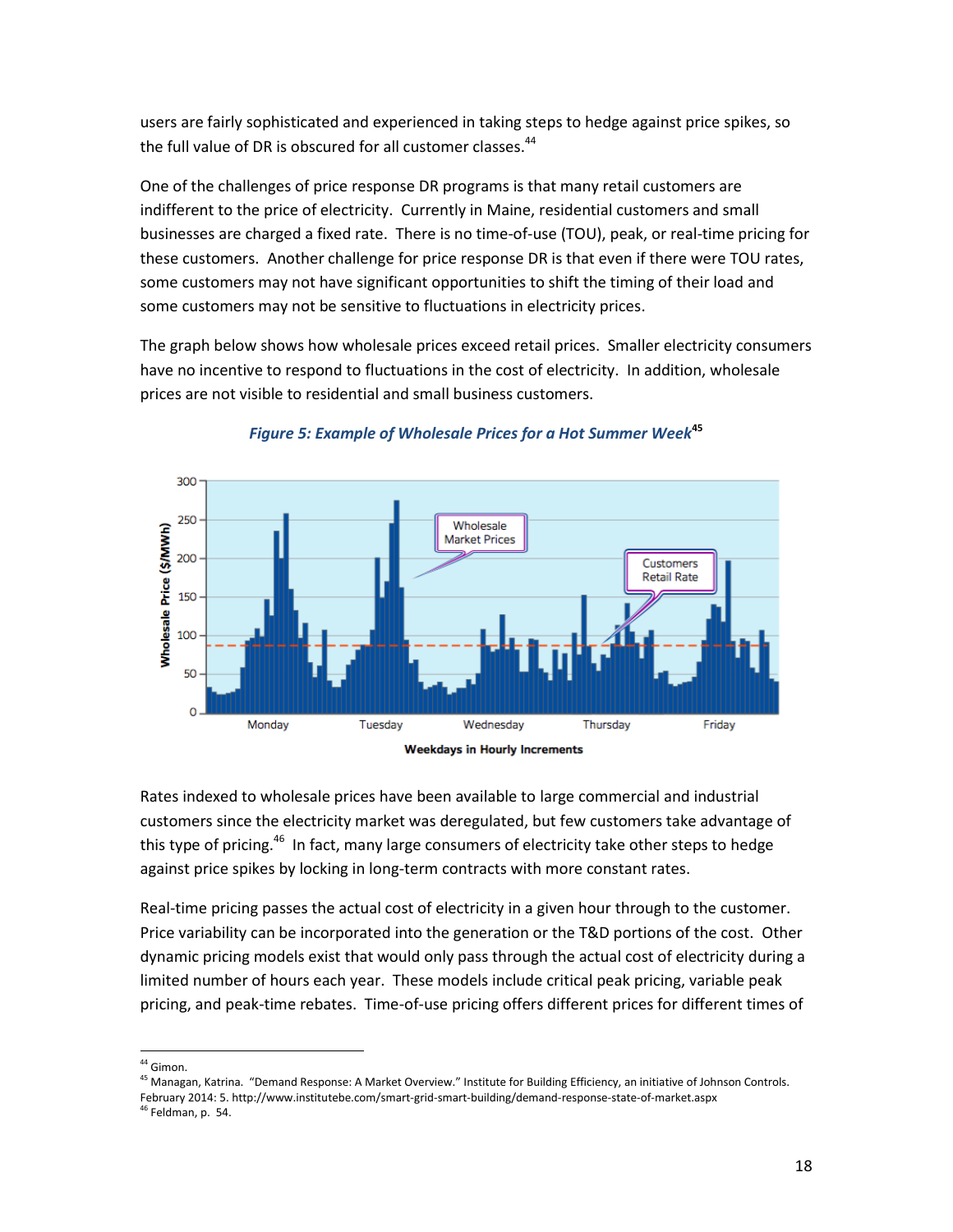the day and days of the week, but those prices are always the same at those times and are not indexed to real-time wholesale electricity prices. All of these time varying rate structures could possibly incent customers to reduce electricity consumption at peak times.

In FERC's 2009 national assessment of DR, it concluded that the largest benefits from DR would derive from pairing dynamic pricing with enabling technology.<sup>47</sup> ISO-NE reported, in its presentation to the Demand Response Working Group, that other states are considering timebased variable pricing since setting retail rates falls within the jurisdiction of the states.

Baltimore Gas and Electric is the first utility in the country to make peak time rebates the default rate for all customers.<sup>48</sup> In California, TOU rates will be established by 2019. In SMUD's territory, the TOU tariff will be the default rate in 2018. $^{49}$  Oklahoma is implementing critical peak pricing. Closer to home, investor owned utilities in Massachusetts will be implementing TOU pricing pending increased penetration of Advanced Metering Infrastructure.

It is possible that more DR could become available as a resource if regulators create markets to value electricity at real time prices. However, this method of achieving DR is in its infancy and is relatively untested. The size and cost of the resource, the reliability of the resources, and the customer groups for whom it is a good fit are still being demonstrated and analyzed throughout the U.S.

#### **Program Design Considerations from the Customer's Perspective**

For the current regional DR program, one of the challenges DR faces is retaining and building participation. ISO-NE has been working with stakeholders to address these market design challenges.

As the state considers ways to expand DR benefits, it should consult the field's literature on customer preferences for DR program elements.<sup>50</sup> This section briefly outlines principles for designing effective DR programs.

DR participants seek attractive incentives, appropriate levels of complexity (or simplicity), and an ability to supply the requested resource. Key features of DR programs need to be balanced with one another, including: $51$ 

- **Form of payments and incentives**
- **Level of complexity**
- **P** Degree of customer control

 $\overline{\phantom{a}}$ 

<sup>&</sup>lt;sup>47</sup> Federal Energy Regulatory Commission. 2009.

<sup>48</sup> Feldman, p. 55.

 $49$  Feldman, p. 54.

<sup>&</sup>lt;sup>50</sup> We refer readers to Ellis, John and Katrina Managan. "Increasing Demand for Demand Response." The Institute for Building Efficiency, an initiative of Johnson Controls. February 2014 and EnerNOC. "Designing and Successful Commercial and Industrial Demand Response Program." 2012.

 $51$  Managan, p. 10.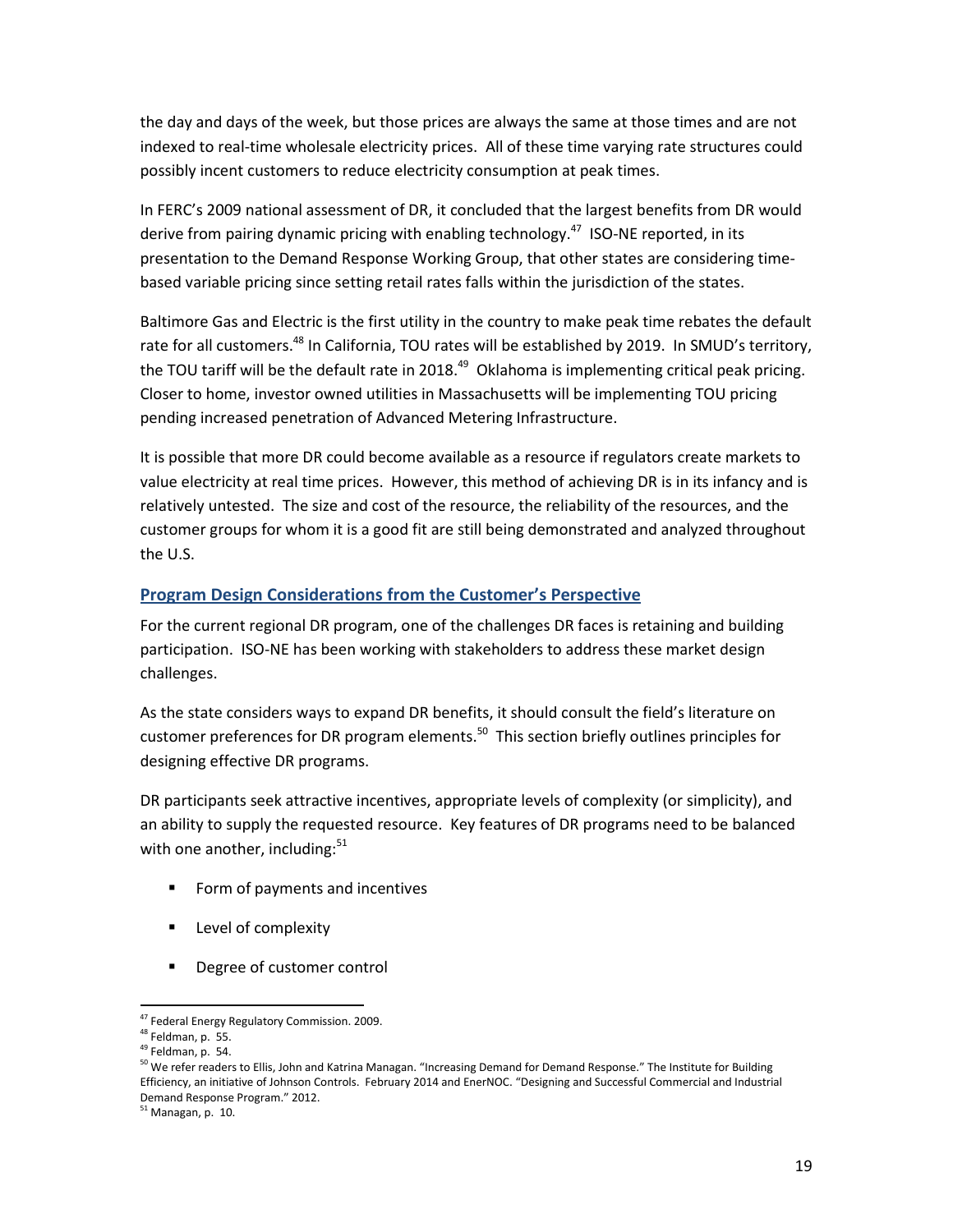- **Filter** Frequency of calls on the DR resource
- **Length of curtailments**
- **Amount of notice**

In addition, DR programs need to be designed to fit the specific needs and preferences of different customer segments. For example, manufacturers desire short curtailments and adequate notice, but managers of office buildings will care less about these attributes and more about occupant cover.<sup>52</sup>

## **VI. Survey of Contingency Planning in New England**

In the context of developing contingency plans in the event that the legal challenge would invalidate the existing DR programs at ISO-NE, the Resolve directed the Trust to "survey other states in New England regarding their interest in demand response programs at the state or regional level." This section briefly reports on the Trust's findings of its survey.

ISO-NE was actively developing options to preserve DR in the event of an adverse ruling by the Supreme Court. In April 2015, ISO-NE produced the *Contingency Plan Addressing the Potential Loss of FERC Jurisdiction Over Demand Resources*. This document followed and built upon the ideas presented in PJM's white paper, *The Evolution of Demand Response in the PJM Wholesale Market*. EnerNOC developed a further permutation of the alternatives outlined in ISO-NE's contingency plan in a presentation to NESCOE and PUC staff from the New England states called "Alternatives for Securing DR Benefits." These potential solutions to preserving DR in New England are summarized in Appendix B.

The Trust surveyed other states in New England and gathered additional information from stakeholders to understand how other states are planning to respond to an adverse Supreme Court ruling. While the possibility of ISO-NE losing its authority to administer the region's DR was concerning to other states, the Trust did not find that they had committed to devoting significant resources to developing contingency plans at this time.

For example, New Hampshire's PUC developed an internal working paper exploring options, but had decided to wait for the Supreme Court's decision before dedicating more time and effort to developing alternative DR programs.

In Vermont, if there were an adverse Supreme Court ruling, the Vermont Public Service Board was considering open an investigation to figure out how best to require utilities to develop and deploy DR resources.

 $\overline{a}$ <sup>52</sup> Ellis, John and Katrina Managan. "Increasing Demand for Demand Response." The Institute for Building Efficiency, an initiative of Johnson Controls. February 2014, p. 8.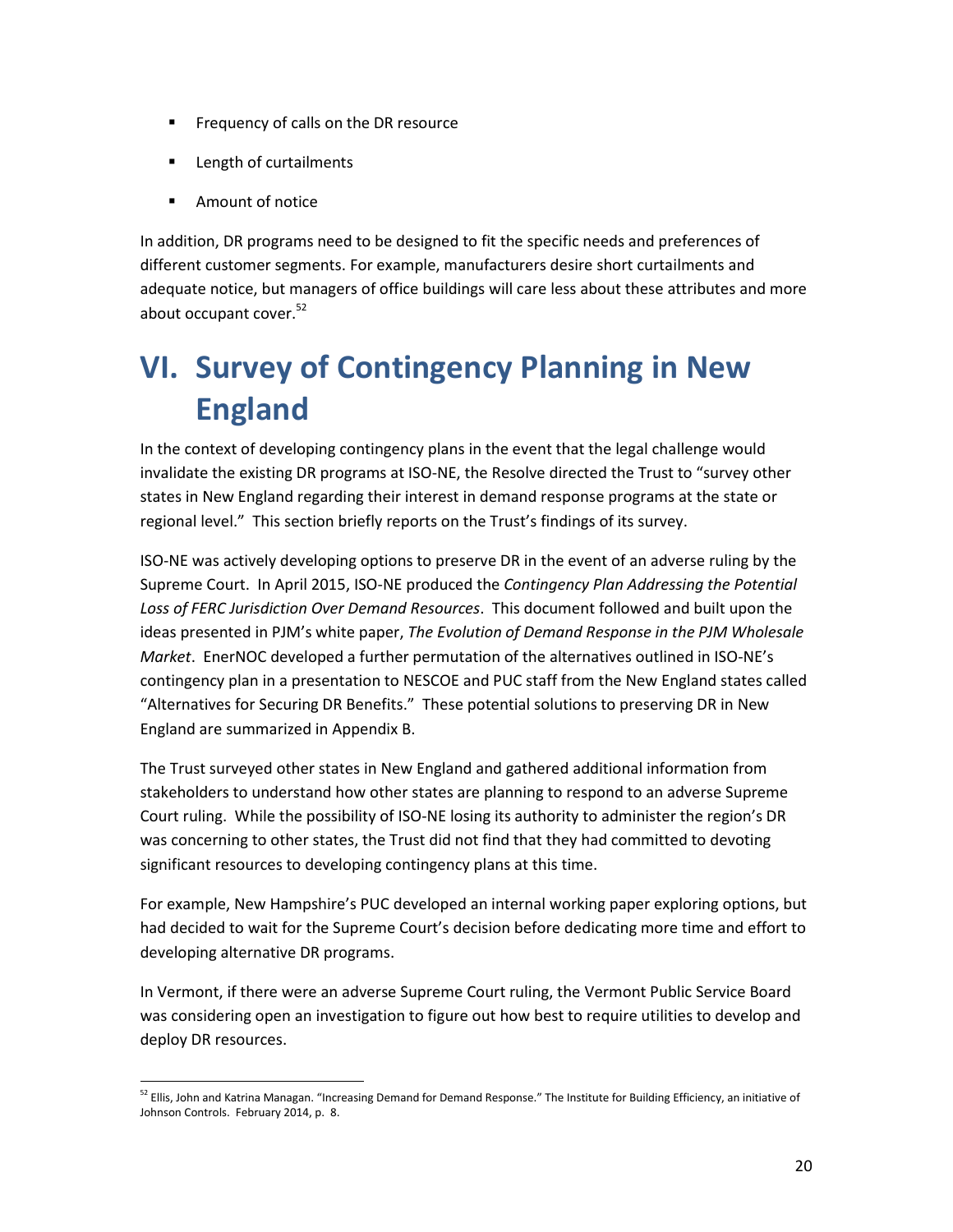Some states indicated that they expected the New England Conference of Public Utility Commissioners (NECPUC) to take the lead in developing a solution that would preserve DR in the region. One state suggested that NECPUC could develop a model rule for state-based DR programs to create consistency between states for DR providers and aggregators. Stakeholders in the Demand Response Working Group indicated that NECPUC was also waiting for a ruling before dedicating significant resources to developing an alternative DR program.

The stakeholders in Maine's Demand Response Working Group expressed a strong preference for continuing to benefit from a regional approach to DR. Some stakeholders emphasized that it would be best to have a single well-functioning program. One option would be for the states to delegate authority to ISO-NE to continue to administer DR in the event of an adverse ruling. ISO-NE would need to accept this authority. If this approach proved unfeasible, another option would be for DR to be bid into the demand side of the regional wholesale market. If no regional approach through ISO-NE were feasible, DR providers said that they would prefer states develop a regional market structure and consistent rules for DR participation. EnerNOC said that any approach should preserve DR's participation in the capacity market since DR's main value derives from its ability to offset capacity adequacy requirements. If a regional model is not adopted, stakeholders agreed that states should construct state-based DR programs.

## **VII. Conclusion**

The purpose of this study was to review the options for maintaining or establishing new DR programs for Maine electricity customers. As noted in the Resolve that established this study, the value of DR flows both to individual consumers of electricity, who are rewarded for using less, and also to other ratepayers in the form of improved grid reliability and lower prices. While DR has been a valued resource in Maine and New England for many years, there recently has been a decline in the quantity of DR participating in the regional markets.

DR serves multiple objectives, and can be promoted and incentivized through a wide variety of approaches. The basic construct of those approaches has been outlined in this study, and the particular regional programs offered by ISO-NE have been summarized. This study has also provided an overview of the legal challenge that recently threatened the existing regional approach to promoting DR through the ISO-NE programs. The Supreme Court ruling on FERC Order 745 reversed the lower court's ruling, which means ISO-NE's DR program can continue under its current authority and design.

Had the Supreme Court affirmed the lower court decision, this study was prepared as foundation atop which Maine policymakers could begin reviewing contingency options and building an alternative approach to promoting DR in Maine. This report presents a description of several alternative, or "contingency," approaches that were discussed by the Demand Response Working Group organized by the Trust and a brief update of the contingency planning status of other states and regional organizations.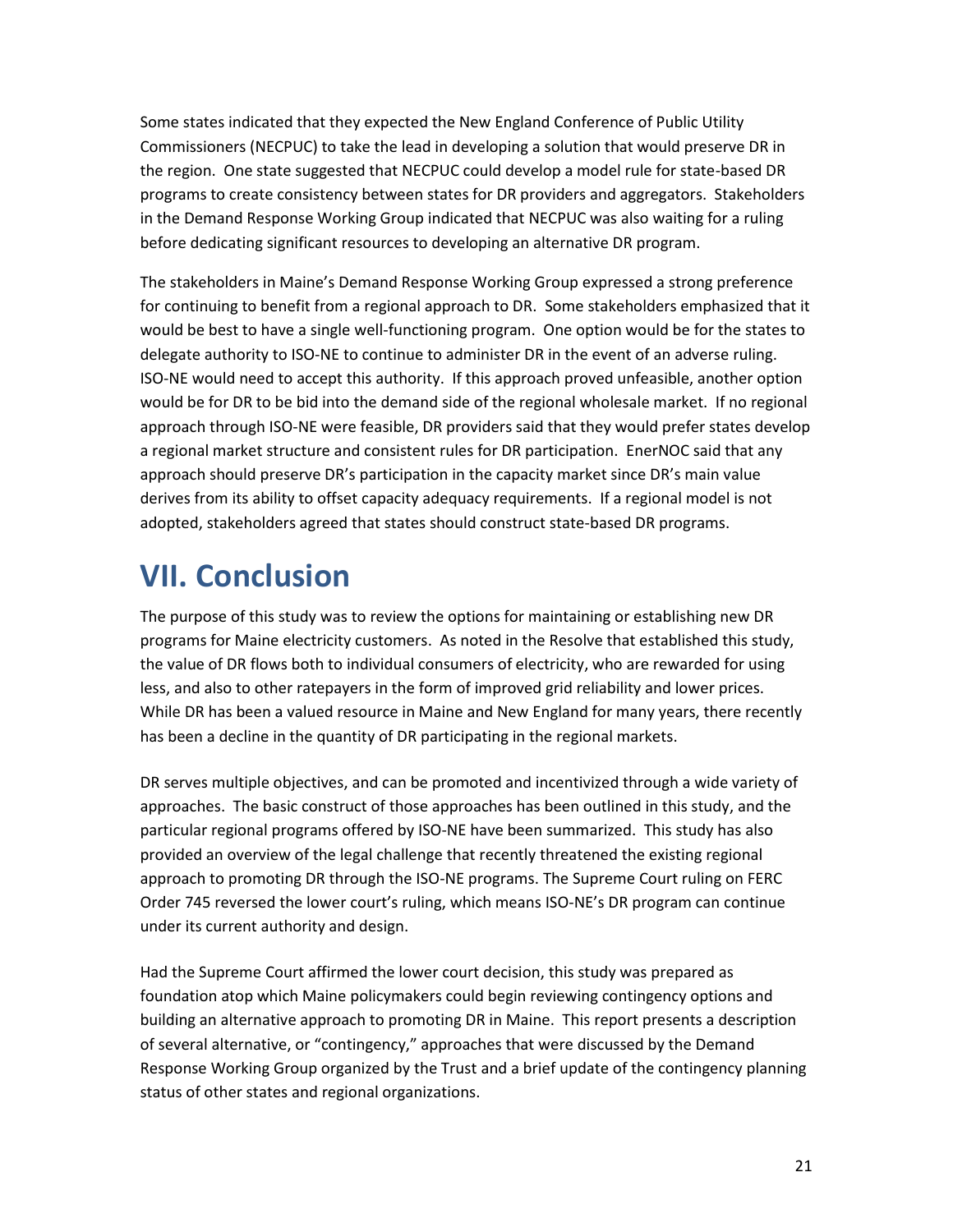## **Appendix A – Participating Stakeholders**

The following agencies, organizations, companies, and elected officials participated in at least one of the four stakeholder meetings.

#### **State Officials**

Lisa Smith **Governor's Energy Office**

Representative Larry Dunphy **Maine House of Representatives**

Representative Deane Rykerson **Maine House of Representatives**

Ed Ford, Rep. Fredette's Office **Maine House of Representatives**

Deirdre Schneider **Maine Legislature, Office of Policy and Legal Analysis**

Michael Simmons and Paulina Collins **Maine Public Utilities Commission**

Agnes Gormley **Office of the Public Advocate**

Note: Henry Yoshimura and Mike Giaimo from ISO-NE were not part of the working group, but provided the group with technical assistance, background, and updates relative to demand response participation in the region. Bill Ferdinand of Eaton Peabody, representing ISO-NE, also provided technical support to the working group.

#### **Other Stakeholders**

Rick Brady **Catalyst**

Jayme Holland and Eben Perkins **Central Maine Power**

Ben Tettlebaum **Conservation Law Foundation**

Kevin Peterson

**Emera Maine**

Herb Healy, Ann Cole, Jon Gordon, and Greg Geller **EnerNOC**

Paul Serbent **Huhtamaki**

Steve Hudson and Todd Griset **Industrial Energy Consumers Group**

Brooks Winner **Island Institute**

Alex Lopez, Christopher Long, and Rachel Kane **Opower**

Kimberly Darling **Town of Falmouth**

Joel Pike and Dave Norman **Verso Paper**

Marty Troy **UPM Madison**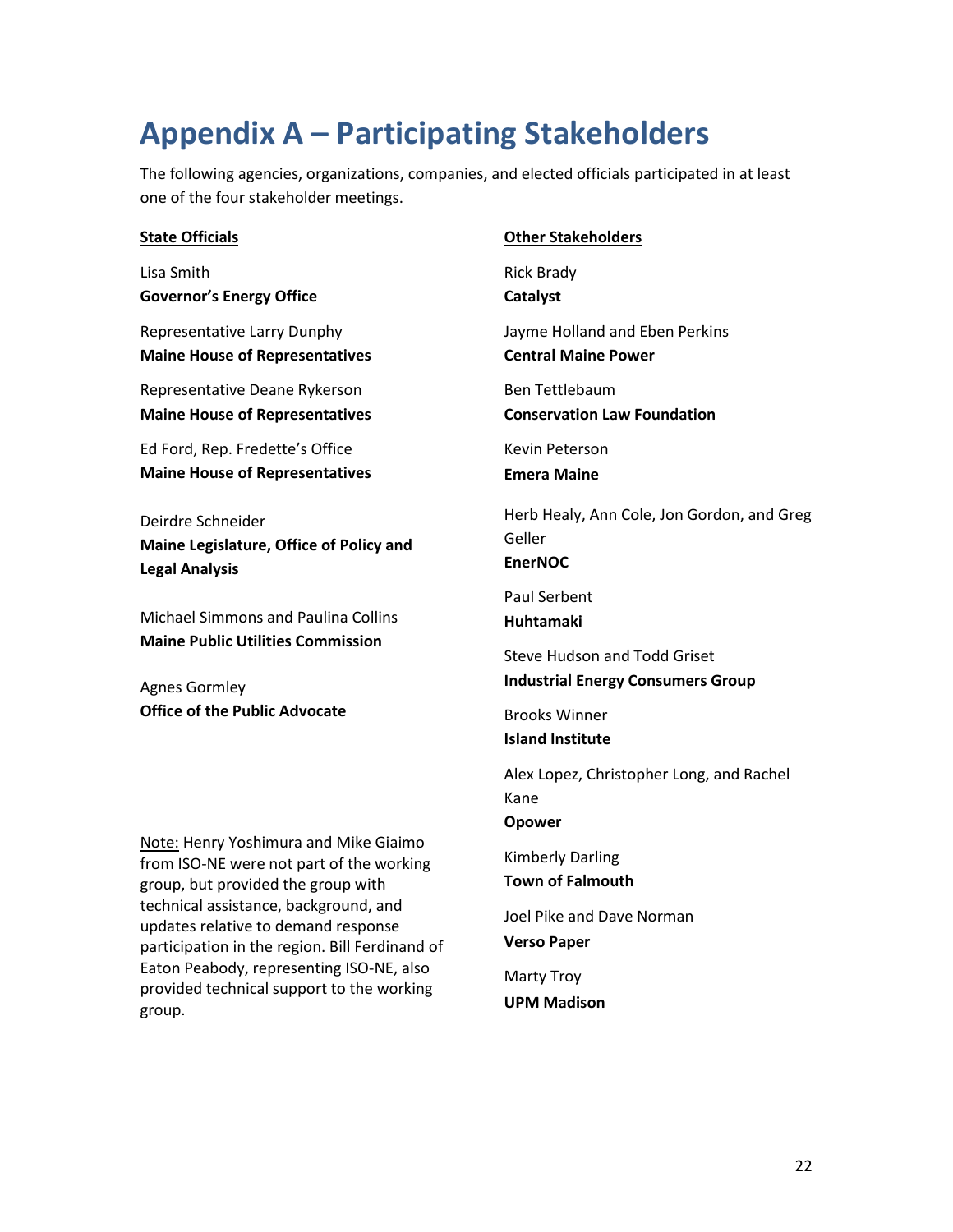## **Appendix B – Alternative Models to Preserve and Promote DR in New England**

In reviewing options to reconstitute the DR programs run by ISO-NE, Maine's Demand Response Working Group focused on two key questions:

- **How can DR be preserved in New England?** Currently, DR is traded on the wholesale market. Had the Supreme Court upheld the DC Circuit Court's finding that DR is a retail product, the Work Group discussed how a revised regional market or state-based retail market alternatives could be crafted to preserve the value of DR to the grid and to customers. In particular, the group discussed if there would be a way to craft an alternative that allows DR to reduce the grid's capacity requirement with a one-for-one offset of megawatts. This approach would fully preserve the benefits of DR to ratepayers.
- **How would DR be valued and compensated?** Since peaking resources are not used very often, suppliers need to be adequately compensated for maintaining the availability of the resource. Currently this is done by providing capacity payments. For electricity consumers, the primary financial benefit that derives from DR is the avoided capacity cost that would be incurred for more expensive resources if DR were not available to fill the need.<sup>A</sup> DR providers also receive energy payments for the electricity not used during an event. This is a smaller component of the compensation than the capacity payment. If DR were no longer allowed to participate in the wholesale capacity market, an alternative method of valuing DR resources would need to be used.

Currently, ISO-NE calculates the resource it needs for the future (the ICR), clears the market to meet that need, and pays the clearing price to the suppliers of that capacity, which for a DR resource, is a large electricity user or an aggregator. However, if DR had been disallowed to participate in the capacity market, a different market structure would have needed to be created to preserve DR. In this section, we outlined three main ways to preserve or reconstitute the type of DR program ISO-NE has been operating had there been an adverse Supreme Court ruling.

- 1. States delegate authority to ISO-NE to administer DR;
- 2. DR continues to participate in the regional wholesale market, but is bid into the demand-side of the electricity market, rather than into the supply side; or,

 $\overline{\phantom{a}}$  $^{\circ}$  Smith, p. 5.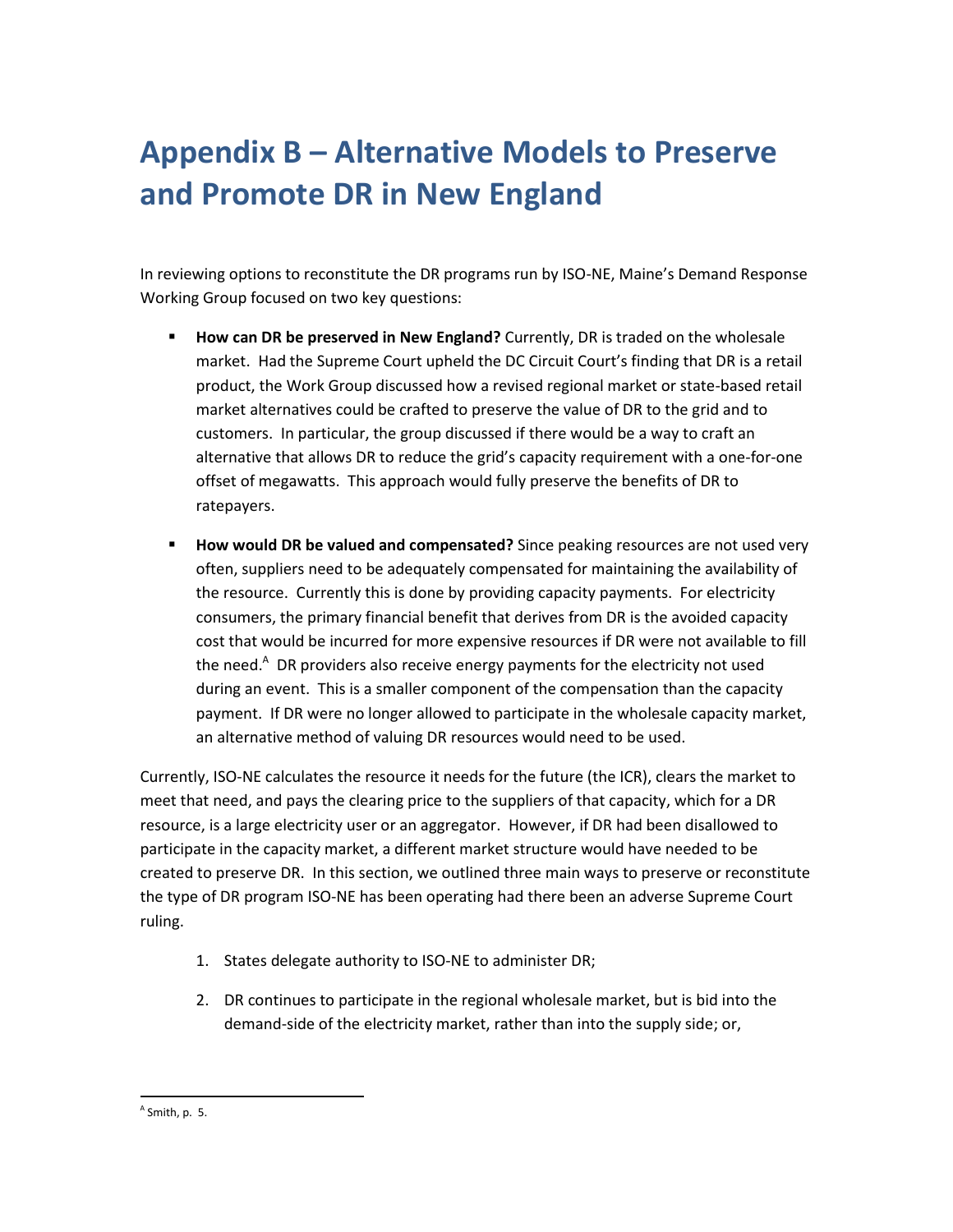3. DR participates in a state retail market and shaves peak demand based on load forecasting.

For several decades, DR programs were administered by utilities within states. In more recent years, regional transmission organizations, like ISO-NE, have taken over the responsibility of administering DR. Reintroducing state-based DR could include:

- **EXEDENT INCORPORATION INCORDING** incorporating DR into resource planning;
- setting DR targets and requiring DR program administrators to offer programs to meet those targets and respond to signals from ISO-NE; and/or,
- offering rate structures, that would result in similar outcomes to the current DR programs, such as dynamic pricing.

J.R. Tolbert, the senior director of state policy for the Advanced Energy Economy, said:

The best structure for realizing the full potential for demand response is for states to adopt demand response standards and for these programs to be paired with participation in wholesale markets… Regardless of the outcome of ESPA v. FERC, states should act now to establish standards that require reductions in peak demand via demand response. These standards will create additional certainty with the marketplace for demand response providers.<sup>B</sup>

Actions by states to preserve DR can be independent of a regional wholesale market or support DR's participation in the wholesale market.

### *Model 1: States delegate authority to ISO-NE*

If the result of the U.S. Supreme Court appeal had been that only states (*i.e.*, not FERC) have the authority to establish a demand response program such as ISO-NE operates, it is conceivable that each New England state could have delegated its state-level authority over retail electricity rates for demand response purposes to a single designated manager. For example, the states could each have asked ISO-NE to operate a regional demand response program, with authority over rates in each state coming from that state's delegated state authority.

### *Model 2: DR Participates in Demand Side of the Market*

Another regional strategy for preserving DR would be for DR to participate in the demand side of the market, rather than bid into the supply side. If DR were no longer compensated as a supply-side resource, a new method of valuing DR would be needed.

 $\overline{\phantom{a}}$ B Walton.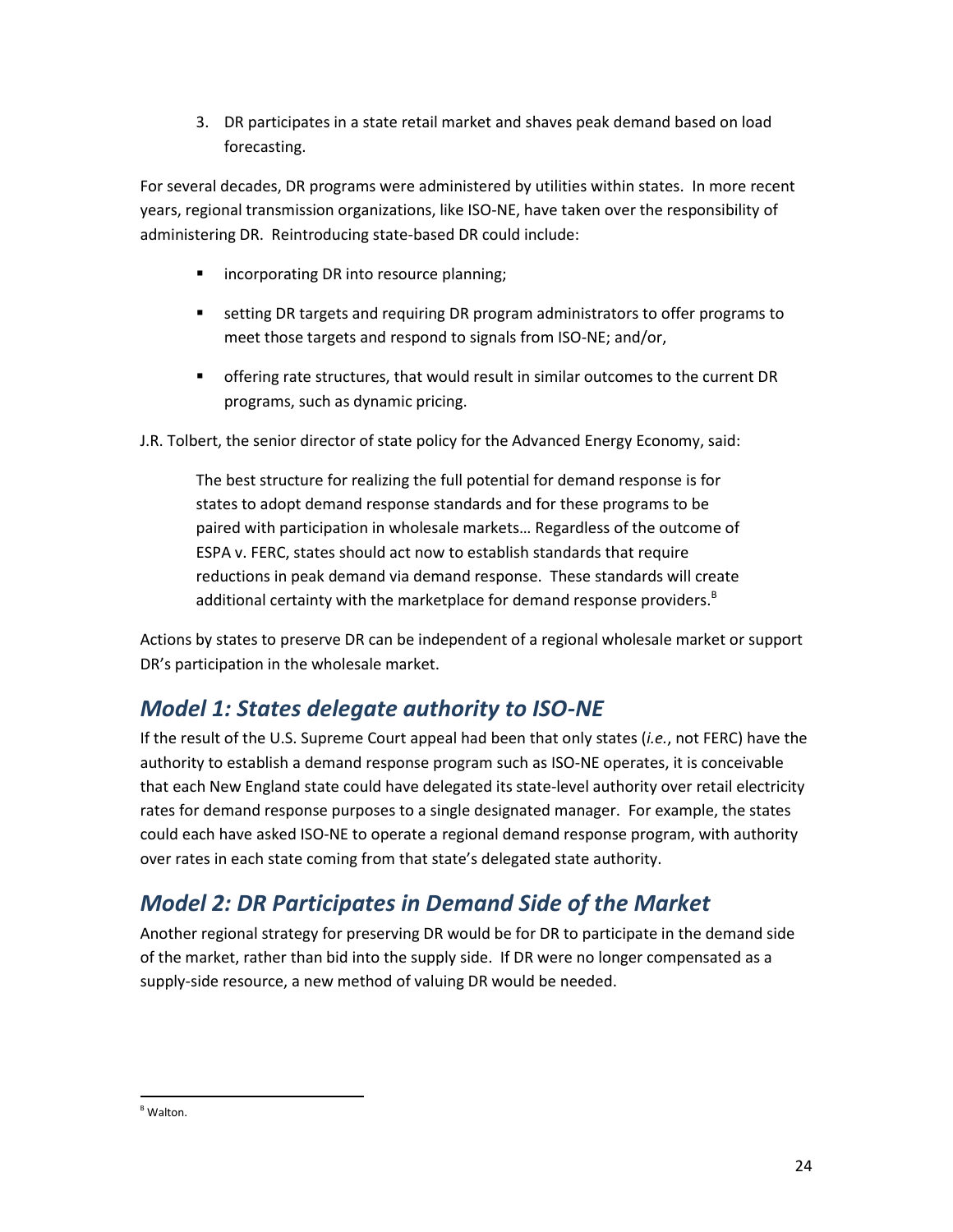#### **Method for Valuing DR as a Demand Side Resource**

Navigant Consulting prepared an analysis for the Advanced Energy Economy that quantifies the benefits of DR and defines the components of DR's value as:<sup>C</sup>

- **Capacity avoided cost.** This value derives from DR entering the wholesale capacity market and reducing the auction clearing price for capacity.
- **Energy avoided cost.** DR prevents load-serving entities (LSEs), which buy energy to serve a retail entity, from procuring energy, reducing the overall marginal cost of generation.
- **Transmission and Distribution avoided cost.** Reducing peak demand reduces the need for additional investment in T&D infrastructure, thus generating a value of avoided investment.
- **Other benefits.** Other benefits of DR are more difficult to quantify, but provide value. These include reducing the costs for complying with EPA's Clean Power Plan, since DR can reduce greenhouse gas emissions cost-effectively, reducing reliance on constrained natural gas supply during the winter and mitigating the market risk premium on natural gas-fired electricity generation during the winter.

Navigant Consulting uses Illinois and Massachusetts as test cases to quantify the value of DR in the two states and found that DR generates a benefit-to-cost ratio above 3:1 for Massachusetts and above 2:1 for Illinois. $<sup>D</sup>$ </sup>

#### **Market Design**

In its white paper on preserving the value of DR, the regional transmission operator PJM proposes that LSEs, which are known as Competitive Energy Providers in Maine, incorporate DR into demand reduction bids.<sup>E</sup> PJM would base its planning and procurement on these commitments, which would be bid into PJM's market by wholesale market load-serving entities, *i.e.*, LSEs. Currently, LSEs do not participate in today's DR market. LSEs would commit to reducing wholesale loads, based on arrangements the LSEs would make with entities that manage end-use retail loads, like aggregators. These demand reduction bids would reduce the capacity needed to be procured in the wholesale electricity auctions. In an emergency event, PJM would call on LSEs' curtailment commitments to reduce their wholesale demand. For example, if an LSE contracted with an aggregator to reduce 100 MW of demand, the grid operator could lower its ICR from 1000 MW to 900 MW. This would reduce the megawatt clearing price, and would lower all customers' capacity charges on their electricity bills.

Under this model, LSEs would no longer receive a capacity payment. Compensation would be based on a lower capacity charge that would be achieved through a reduced capacity obligation.

 $\overline{a}$ <sup>c</sup> Feldman, p. 2.

D *Ibid.*

E PJM.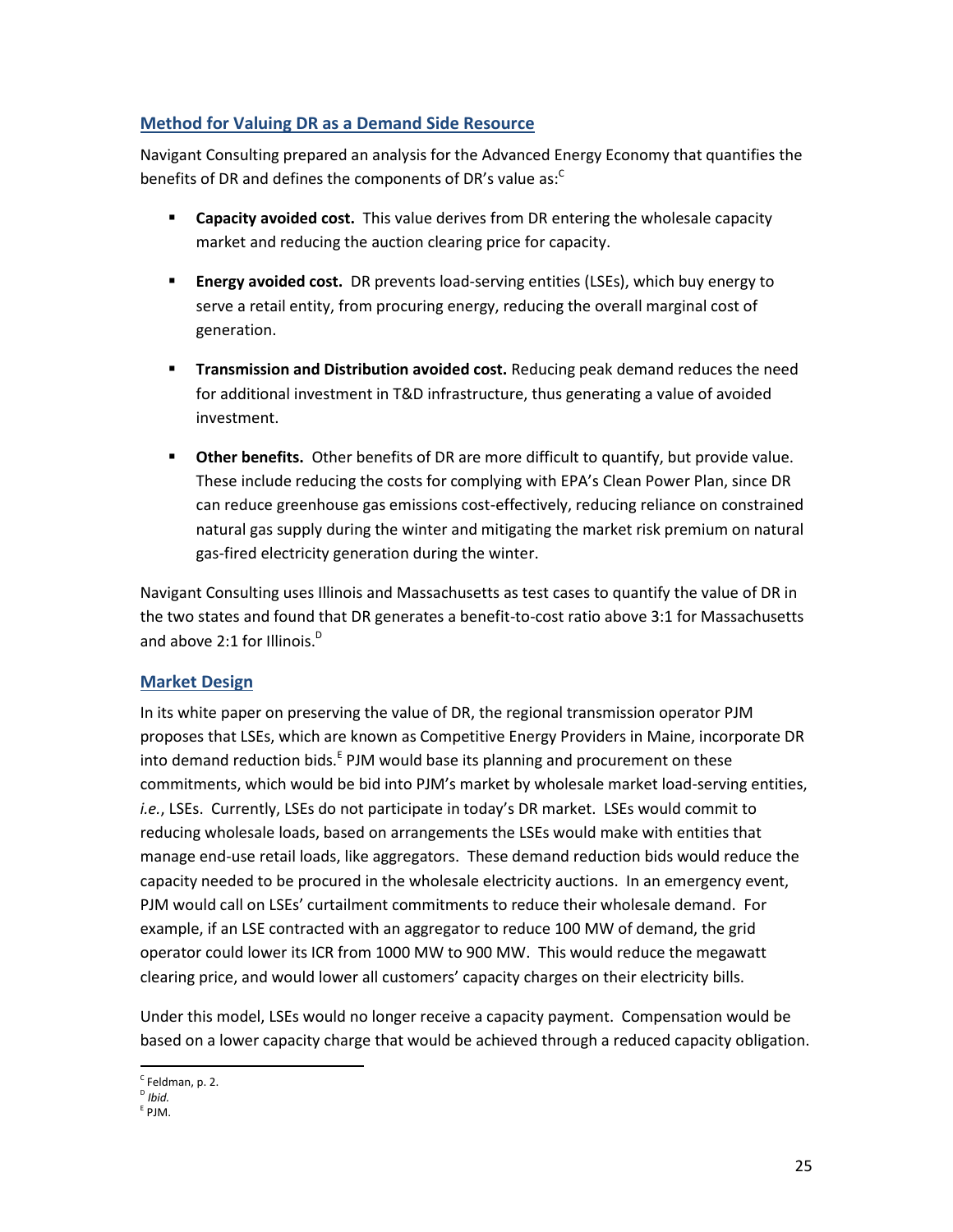LSEs also would not receive an energy payment, but would avoid the Locational Marginal Price for curtailed load.

ISO-NE's Contingency Plan, built on PJM's market design concepts, focused on how to provide stronger incentives to LSEs to participate on the demand side of the market. If states were to put in place a peak demand reduction mandate, for example, the wholesale capacity cost could be reduced in the short-term by shifting the capacity cost allocation between LSEs in which LSEs implementing successful DR programs receive lower capacity charges relative to other LSEs. In the long-term, these DR programs would reduce the Installed Capacity Requirement and reduce overall wholesale capacity costs.

ISO-NE laid out the following options:

- **Option 1: Reduce the Installed Capacity Requirement (ICR) by the expected demand resources.** ISO-NE's load forecasts are used to calculate the ICR (the capacity that ISO-NE procures, which is sufficient to meet peak demand, plus a reserve margin). When DR is bid into the supply side of the electricity market, it is treated as a capacity resource and is used to meet the ICR. Another approach is to treat DR as modifying demand calculated in the load forecasts so as to lower amount of the ICR. Option 1 would lower the capacity purchase amount and lower the capacity clearing price by reducing the ICR by a forecasted amount of DR. To account for additional DR to be implemented after the load is forecast, ISO-NE could reduce the ICR before conducting the action. ISO-NE notes that an incentive structure for DR, like the Pay For Performance market rules that ISO-NE is planning to implement in 2018, would need to be designed to ensure that the anticipated amount of DR materializes.<sup>F</sup>
- **Option 2A: Revise the capacity cost allocation to encourage LSE pursuit of DR.** Currently, supply resources receive a fixed capacity payment paid by LSEs. In Option 2A, ISO-NE would allocate monthly FCM costs by charging each LSE a base charge and a performance charge. The performance charge would adjust the base charge so that monthly capacity charges would vary based on the LSEs' customers' actual electricity consumption when capacity is in short supply. This provides an incentive to LSEs to reduce their customers' electricity consumption during times of electricity scarcity. For LSEs whose customers consume less electricity than their proportional share of capacity purchased, their Forward Capacity Market cost allocation would be decreased. For LSEs whose customers consumed more, their cost allocation would increase.
- **Option 2B: Account for incremental demand reduction commitments in the capacity market.** This option further modifies the Forward Capacity Market cost allocation approach of Option 2A by allowing LSEs to submit load reduction bids into the demandside of the capacity market, as proposed in PJM's white paper. By clearing load reduction bids, an LSE would reduce its monthly base capacity charge, and performance

 $\overline{\phantom{a}}$ F Yoshimura, *Contingency Plan*, p. 14.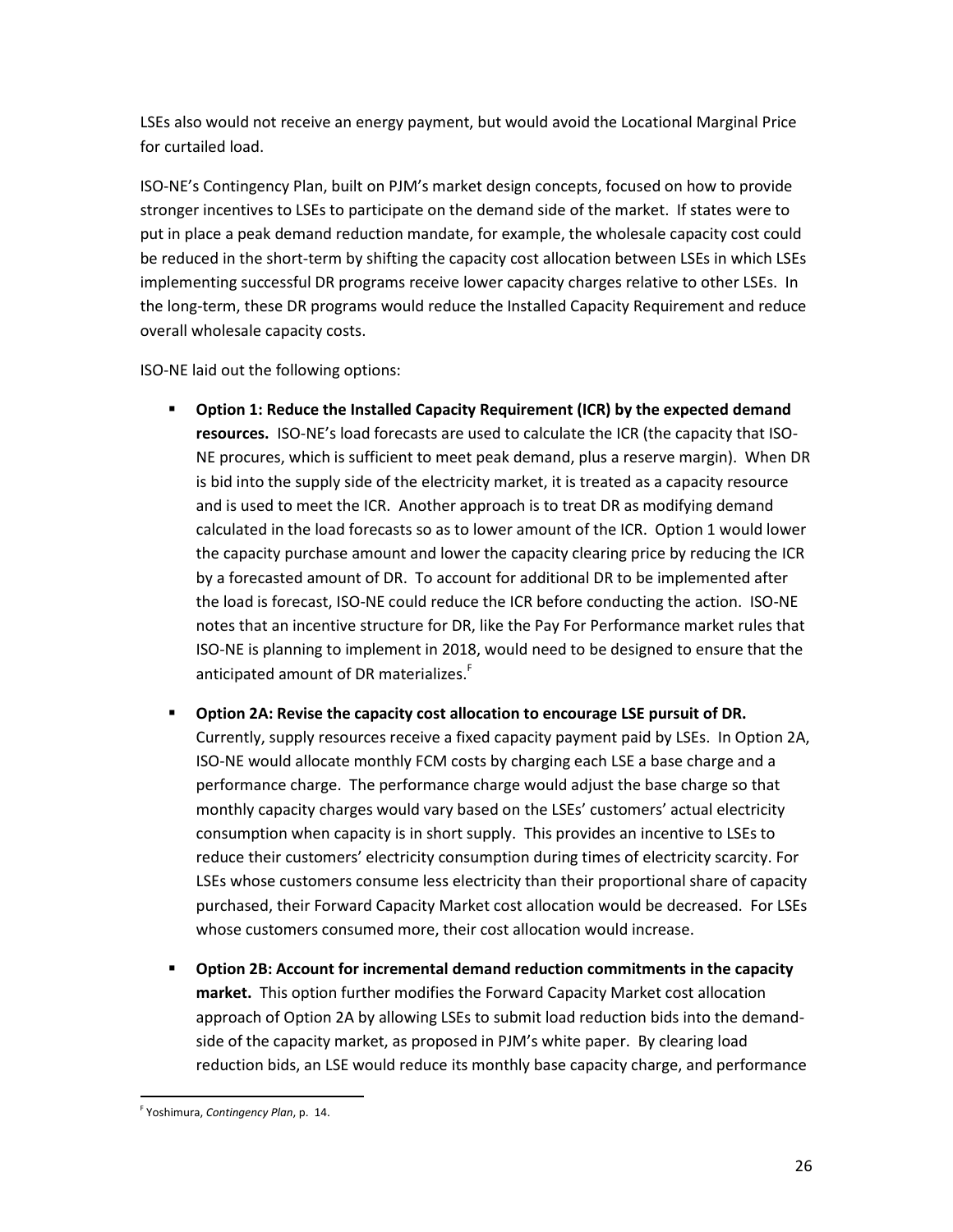charges would be based on the reduced proportional share of capacity that the LSE purchases through the FCM. If an LSE's customers consumed more than their prorated share of the total capacity, the performance charge would increase. This approach incorporates the incremental DR commitments that cleared in the Forward Capacity Auction – LSEs clearing load reduction bids reduce their monthly capacity charges (assuming that the demand resources they implement perform when needed), which also reduce the ICR and capacity clearing prices for the market as a whole.

EnerNOC also proposed options for consideration in the event that the Supreme Court had issued a ruling adverse to the existing DR regime: $<sup>G</sup>$ </sup>

**DR as load modifier.** This is a regional wholesale option that would reduce the ICR, similar to ISO-NE's Option 2B. Under this option, LSEs or electric distribution companies ("EDCs" or "utilities") would bid DR into the wholesale market on the demand side (not the supply side), and if the load reduction bid cleared, the amount of capacity procured and the resulting clearing price would be lower than without the DR. ISO-NE would continue to dispatch DR during periods of scarcity conditions. DR would not be compensated from the wholesale market in this option.

EnerNOC's proposed model is similar to ISO's Option 2B, but not identical. The differences are detailed in Figure 5. Importantly, the state would have a critical role to play in this model to ensure that all DR in the state has access to the market and that it is appropriately compensated. Costs would be recovered through a non-bypassable charge to all ratepayers in the territory. The ratepayers would receive the benefit of DR through reduced capacity market costs.

|                                                             | $\vert$ 1<br><b>ISO-NE's model Option 2</b>                                                                                                                                                                                                                        | $\bullet$<br><b>EnerNOC's EDC model</b>                                                                                                                                                         |
|-------------------------------------------------------------|--------------------------------------------------------------------------------------------------------------------------------------------------------------------------------------------------------------------------------------------------------------------|-------------------------------------------------------------------------------------------------------------------------------------------------------------------------------------------------|
| <b>Market</b><br><b>Eligibility and</b><br><b>Barriers</b>  | Only LSE delivering commodity to<br>DR customer can offer and deliver<br>DR to market<br>No DR "portability"<br>٠<br>Creates market barrier for 3rd party<br>٠<br>aggregators<br>Need to contract with all<br>$\bullet$<br>regional LSEs who may be<br>competitors | LSEs and EDCs can offer and<br>deliver DR to the market<br>EDC does not have to be a<br>supplier or serve default<br>load<br>Alternatively, model incorporated<br>DR portability                |
| <b>Valuation and</b><br><b>Monetization of</b><br><b>DR</b> | Presumably LSE remunerates its<br>٠<br>DR customers at value determined<br>from auction clearing (but up to<br>LSE)                                                                                                                                                | Valuation determined by terms of<br>bilateral, presumable based on<br>auction clearing price<br>EDC pays aggregator or makes<br>direct customer payments for DR                                 |
| <b>States Role</b>                                          | <b>None</b>                                                                                                                                                                                                                                                        | Mandate EDC participation as "load"<br>modifying Market Participant<br>Mandate procurement and payment<br>of DR<br>Establish non-bypassable<br>$\bullet$<br>charge to distribution<br>customers |

#### *Figure 5: Comparison of ISO-NE's Option 2 and EnerNOC's regional wholesale model*

 $\overline{\phantom{a}}$ 

<sup>&</sup>lt;sup>G</sup> EnerNOC. "Alternatives for Securing DR Benefits." Presentation slides provided by Herb Healy. April 2015.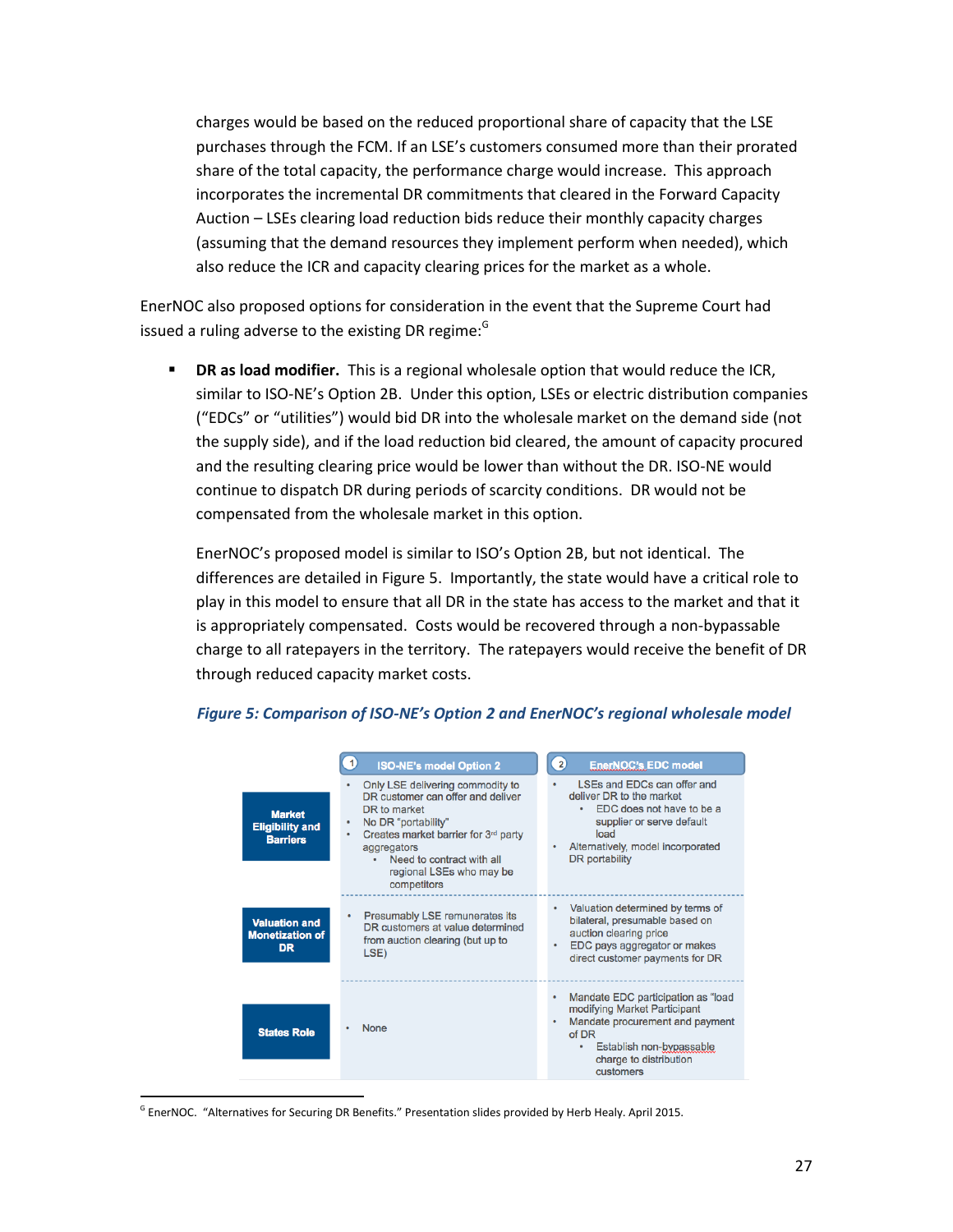### *Model 3: DR Participates in State Retail Market*

EnerNOC also proposed a state retail option in the event that the DR was not able to participate as any kind of resource in the regional wholesale market on either the demand or supply side. In a state retail market, EnerNOC envisioned that DR would be used to lower state peak demand. Since the calculation of the ICR relies heavily on load forecasts based on historical load data, this reduction in peak demand would lower capacity requirements in the future. Under this option, the state PUC would mandate EDC or efficiency program administrator to procure all costeffective DR (or alternatively, to reduce peak by a certain percentage). The EDC or efficiency program administrator would, in turn, work directly with customers or through aggregators of customers to contract for the provision of DR and to dispatch the DR when needed. The customers or aggregators would be compensated based at least in part on the projected avoided future capacity and the costs would be recovered through a non-bypassable charge to all ratepayers in the territory. The ratepayers would receive the benefit of DR through reduced future capacity market costs.

This model poses a bigger challenge than the prior two models in obtaining a one-for-one, MWfor-MW direct offset. It would necessitate the use of a model to forecast the loads. ISO-NE noted that that this model would be less precise in compensating DR providers than the current practice of ISO-NE. Also, ISO-NE would not have dispatch control.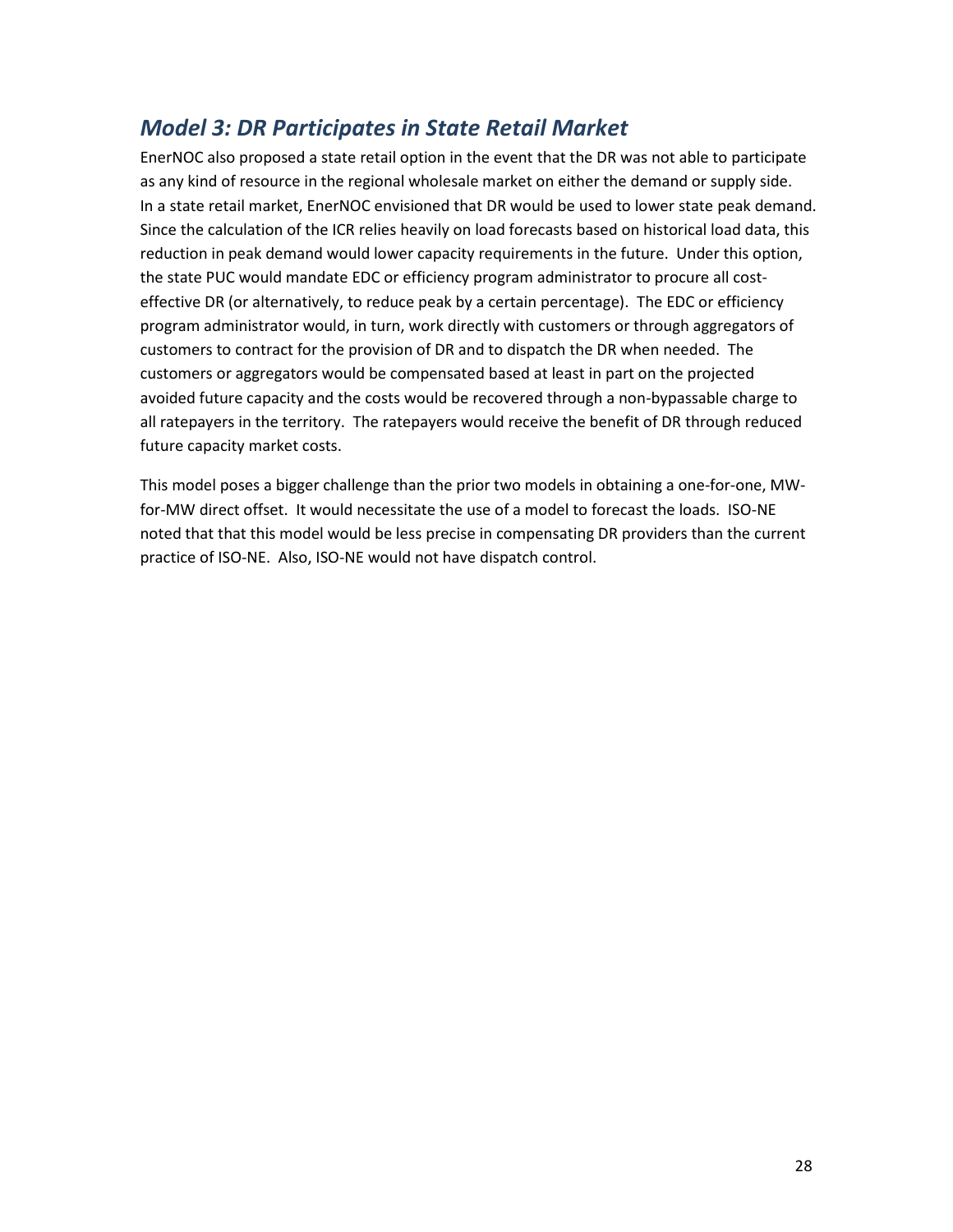## **Appendix C - Resources**

Brattle Group, "The Power of Five Percent." May 2007.

Brief, Kristin and Brad Davids. "C&I Customers Get Smart: Technology creates new opportunities for demand-side management." Public Utilities Fortnightly, January 2011.

Buckley, Brian. "Why Program Administrators should care that demand response is before the Supreme Court." Northeast Energy Efficiency Partnerships. October 29, 2015. [http://www.neep.org/blog/going-deeper-why-program-administrators-should-care-demand](http://www.neep.org/blog/going-deeper-why-program-administrators-should-care-demand-response-supreme-court)[response-supreme-court](http://www.neep.org/blog/going-deeper-why-program-administrators-should-care-demand-response-supreme-court)

Cohn, Lisa. "People Power Pilot Yields Up to 10 Percent Energy Savings by Changing Behavior." Energyefficientmarkets.com. [http://energyefficiencymarkets.com/people-power-pilot-yields-](http://energyefficiencymarkets.com/people-power-pilot-yields-10-energy-savings-changing-behavior/)[10-energy-savings-changing-behavior/](http://energyefficiencymarkets.com/people-power-pilot-yields-10-energy-savings-changing-behavior/)

Federal Energy Regulatory Commission. Assessment of Demand Response and Advanced Metering. December 2015.

Ellis, John and Katrina Managan. "Increasing Demand for Demand Response." The Institute for Building Efficiency, an initiative of Johnson Controls. February 2014.

EnerNOC. "Alternatives for Securing DR Benefits." Presentation slides provided by Herb Healy. April 2015.

EnerNOC. "Demand Response: A Multi-Purpose Resource For Utilities and Grid Operators." 2009.

EnerNOC. "Designing and Successful Commercial and Industrial Demand Response Program." 2012.

EnerNOC. "Utility Incentives for Demand Response and Energy Efficiency." 2009.

Eversource Energy, The United Illuminating Company, Connecticut Natural Gas Corporation and The Southern Connecticut Gas Company. 2016-2018 Electric and Natural Gas Conservation & Load Management Plan. October 1, 2015.

http://www.ct.gov/deep/lib/deep/energy/conserloadmgmt/2016\_2018\_CLM\_PLAN\_FINAL.pdf

Federal Energy Regulatory Commission. Assessment of Demand Response Potential. Prepared by the Brattle Group, Freeman, Sullivan & Co., and Global Energy Partners, LLC. June 2009.

Feldman, Brett, Matthew Tanner and Cliff Rose. "Peak Demand Reduction Strategy." Prepared by Navigant Consulting for Advanced Energy Economy. October 2015.

Gimon, Eric and Mike O'Boyle. "The Future of Demand Response without FERC Order (O'Boyle, 2015) 745." Greentech Media, October 23, 2015.